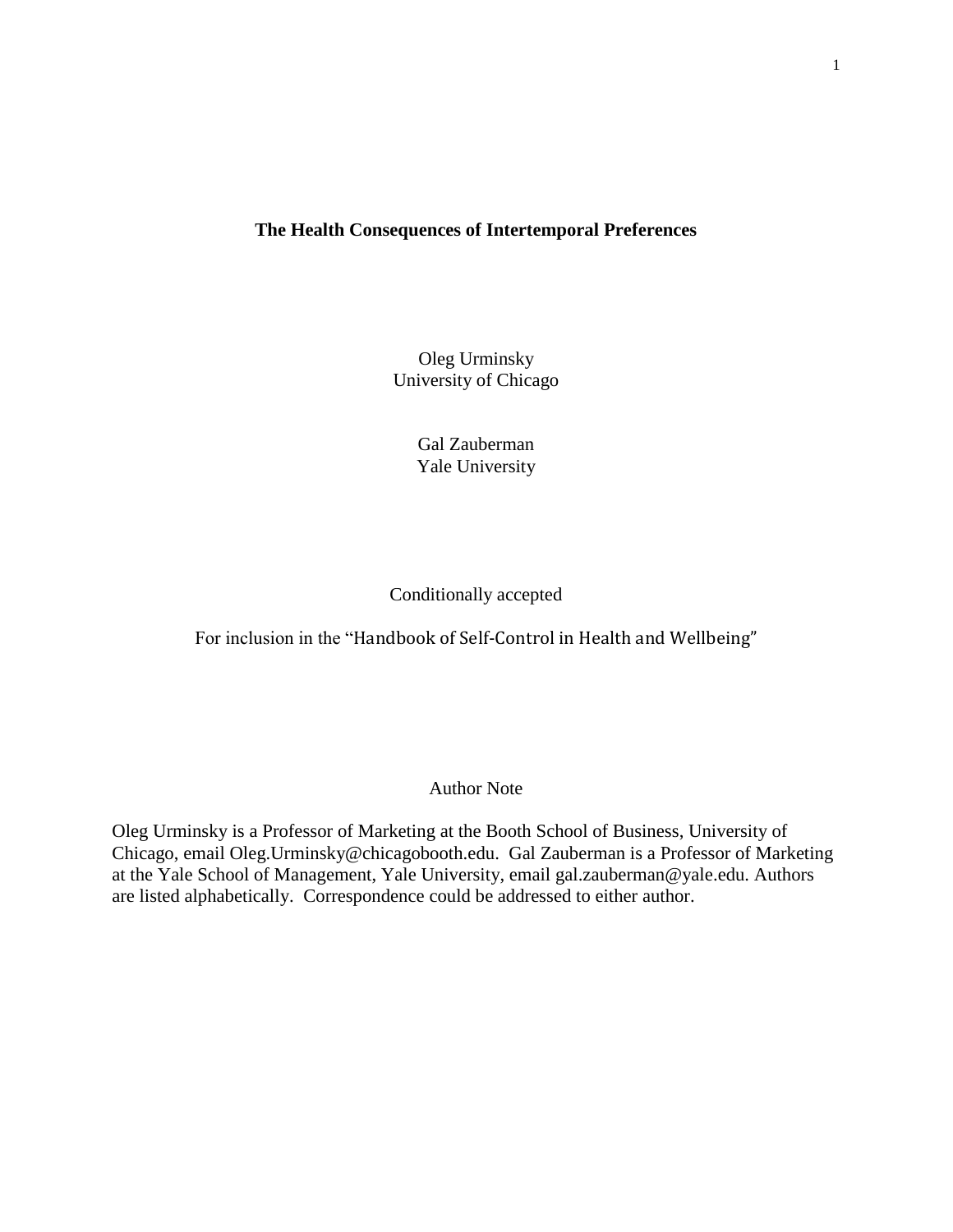## **Abstract**

Intertemporal tradeoffs, the conflict between current and future costs and benefits, lie at the core of health decisions. An extensive literature on time discounting has documented the widespread tendency to place a lower value on distant outcomes and to favor benefits in the moment. These tendencies have been linked to key challenges to long-term health, including lack of exercise and preventative care, substance abuse, unsafe sex, overconsumption of calories and obesity. Understanding when and how people think of time, future outcomes, future resources, and their future selves may shed light on how to motivate health-promoting behaviors.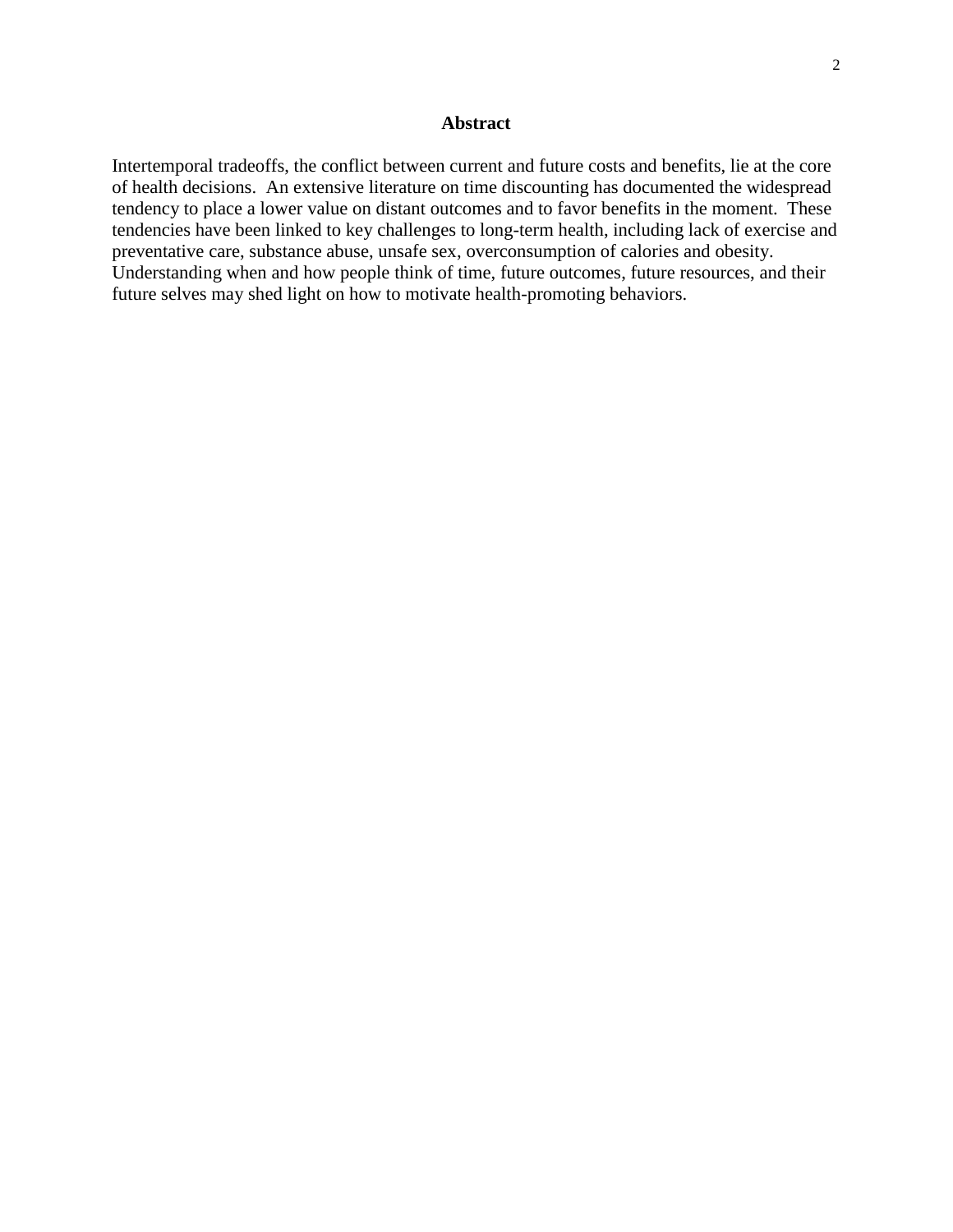Decisions about health inherently involve tradeoffs over time. Many choices we have made in the past and are making in the present jointly shape our health in the future. What makes managing our health difficult is the prevalence of tradeoffs between what we prefer in the present and what is in our best long-term interest. Many of the things that feel rewarding in the present, such as consuming sugar and fatty foods, alcohol, smoking and drugs, potentially unsafe sexual activity, taking exhilarating risks or venting anger, increase the odds of negative health consequences in the future. By the same token, practices that would help long-term health, such as exercising, getting vaccinations, regular check-ups and medical testing, compliance with medical treatment, dental hygiene, and spending time on safety precautions are often annoying at best, and highly aversive at worst. It is these intertemporal tradeoffs that are at the core of this chapter.

Rational and forward-looking people, who plan out the consequences of their actions and choose what maximizes their overall lifetime health, would find it easy to eat salads instead of hamburgers or cake, go to bed early and go for a run in the morning, drive under the speed limit and keep fresh batteries in their smoke detectors, drink alcohol only in moderation, get recommended colonoscopies and mammograms, stick to treatment protocols when sick and floss their teeth three times a day. These choices are typically no-brainers, with the costs clearly outweighing the expected benefits.

For many of us, this describes the way we do want to live -- but in the future. It is a lifestyle that few of us are able to fully maintain in the present. What seem like small temptations in the future become overwhelming urges when they are up close in the present, and seemingly minor inconveniences in the future become major obstacles when we are directly faced with them. The gap between what we wish we had done (or what we plan to do) for our health and what we actually do reflects a fundamental driver of decision making: our time preferences. In this chapter, we will review the extensive research literature on time preference, including how time preferences shape health behaviors. We will then cover recent developments in understanding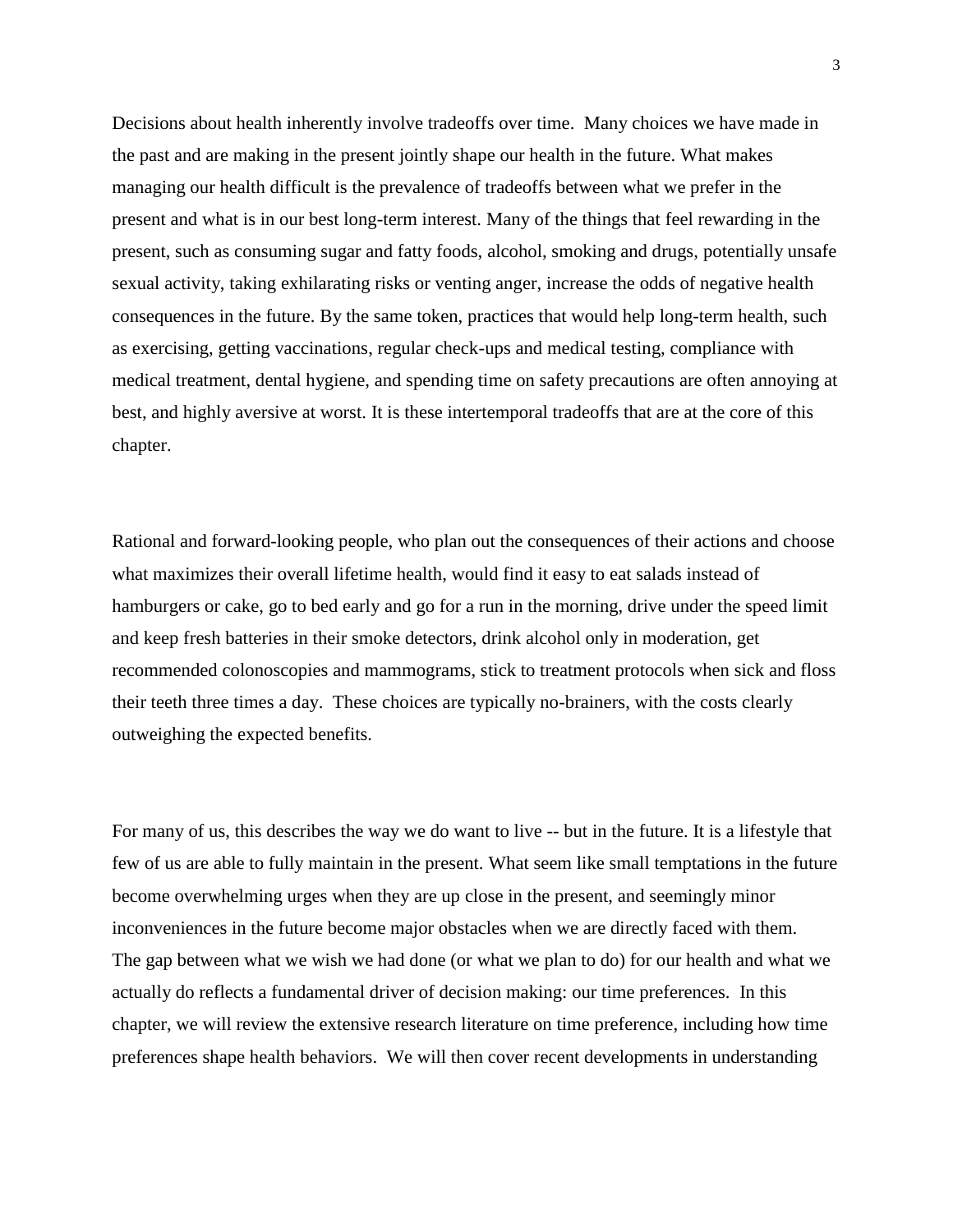the psychological bases of time preferences, and discuss the implications for fostering more farsighted health choices and behaviors.

#### **The nature of time preferences.**

Time preference is defined by how people make tradeoffs between outcomes in the present and outcomes in the future. As a stylized example, consider a person choosing between \$10 to be received today or \$10 to be received in a year. Most people would choose \$10 today, because they *discount* the value of future outcomes -- \$10 in the future is simply not worth as much as \$10 today. In the financial context, this can be normative. After all, the \$10 today could pay off a credit card bill or be put in an interest-earning account, and be worth more than \$10 in a year. Perhaps the \$10 in a year is only worth \$9 today, in purely objective terms.

But what about choosing between \$10 today and \$20 in a year? What people choose will depend on their *discount rate*. People with a reasonable discount rate (say, 10% per year), will see the \$20 in a year as worth about \$18 in the present, and will strongly prefer to wait for the "laterlarger" amount. However, a large literature on time discounting has found that people's time preferences in these kinds of choices are not well-explained by normative standards (see Frederick, Loewenstein, & Rabin, 2002; Urminsky & Zauberman, 2016 for detailed reviews).

First, people's preferences reflect extremely high discount rates. Many people would, in fact, choose \$10 today over \$20 in a year, despite the more than 100% annual discount rate that would imply. Second, people's discount rates are not stable, but rather context dependent. For example, people are more impatient (i.e. more likely to choose the sooner-smaller outcome over the later-larger outcome) when the amounts are smaller.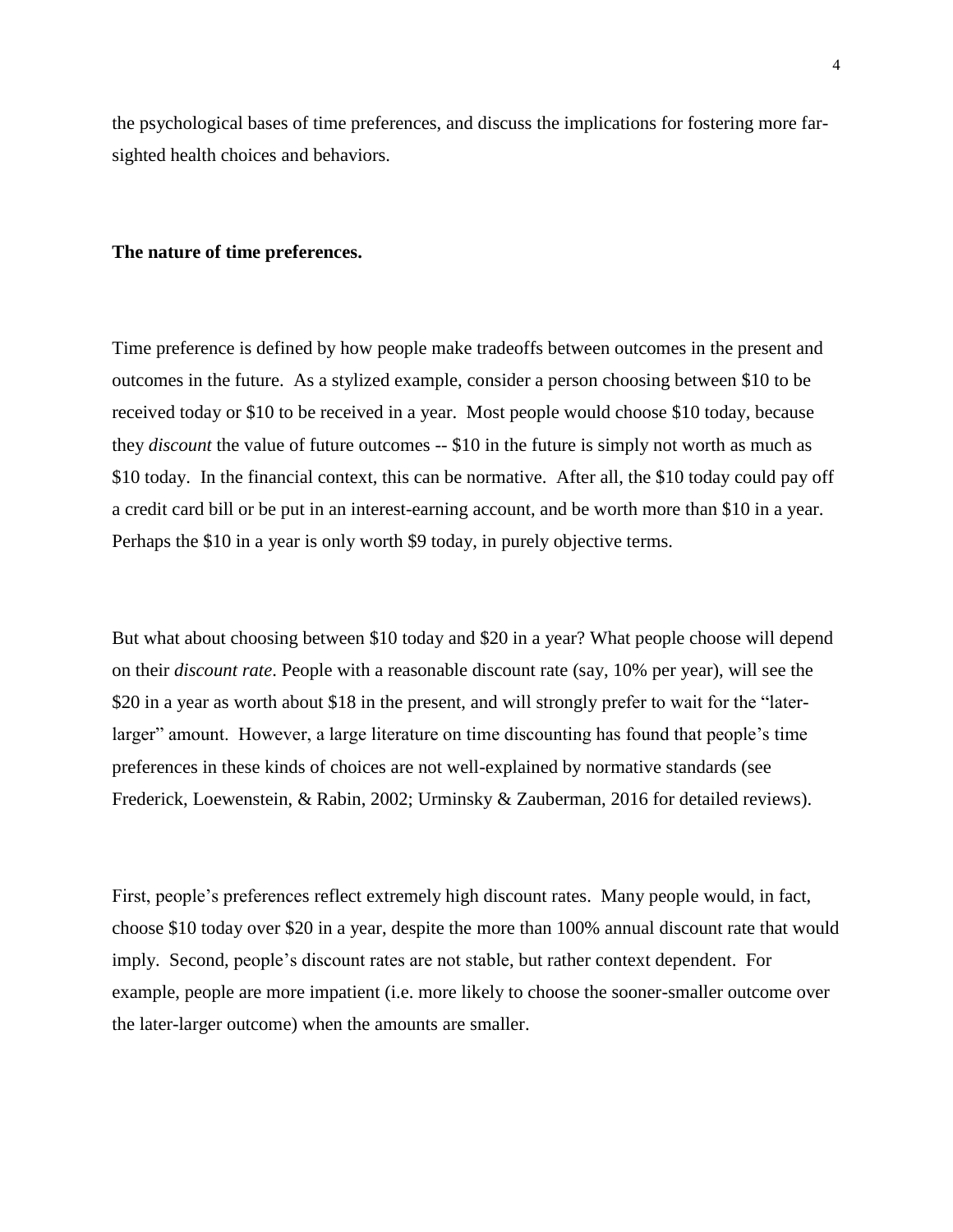In particular, people are more impatient when trading off the present against the future than when choosing between a sooner and later outcome, both of which occur in the future. So, the same person who would prefer \$10 today over \$20 in a year, might well choose \$20 in two years over \$10 in one year, even though the times between the outcomes are the same (Thaler, 1981).

This widely documented inconsistency in time preference, often referred to as hyperbolic discounting or present bias, has been proposed as a model of why people have difficulty exercising self-control and making far-sighted choices (Ainslie, 1975; Hoch & Loewenstein, 1991). We might prefer to forego the unhealthy cake in favor of a salad that contributes to longterm health tomorrow, but when the time comes our preferences shift, and we become relatively more concerned with present benefits and less concerned with the long-term consequences.

Even the high impatience found in people's time preferences may sometimes understate the degree of short-sightedness in people's behaviors. Time preferences have typically been studied by presenting people with direct tradeoffs. In these choice situations, the opportunity cost of favoring immediate benefits (e.g., the lost opportunity to get \$20 in a year) is made explicit. However, in many of the choices people face, the potential immediate benefits are highly salient (e.g., the taste of cake) but the long-term consequences are less apparent (the increased health problems from a slightly higher likelihood of obesity). Such opportunity costs and future consequences are often overlooked when people need to construe the choice tradeoff for themselves (Frederick, Novemsky, Wang, Dhar, & Nowlis, 2009; Spiller, 2011; Strathman, Gleicher, Boninger, & Edwards, 1994). This failure to elaborate on the long-term consequences can mean that people are not construing their decision as an intertemporal choice (Bartels  $\&$ Urminsky, 2015), potentially resulting in behavior that is even more short-sighted than if people had been making direct tradeoffs.

## **How impatient time preferences relate to health.**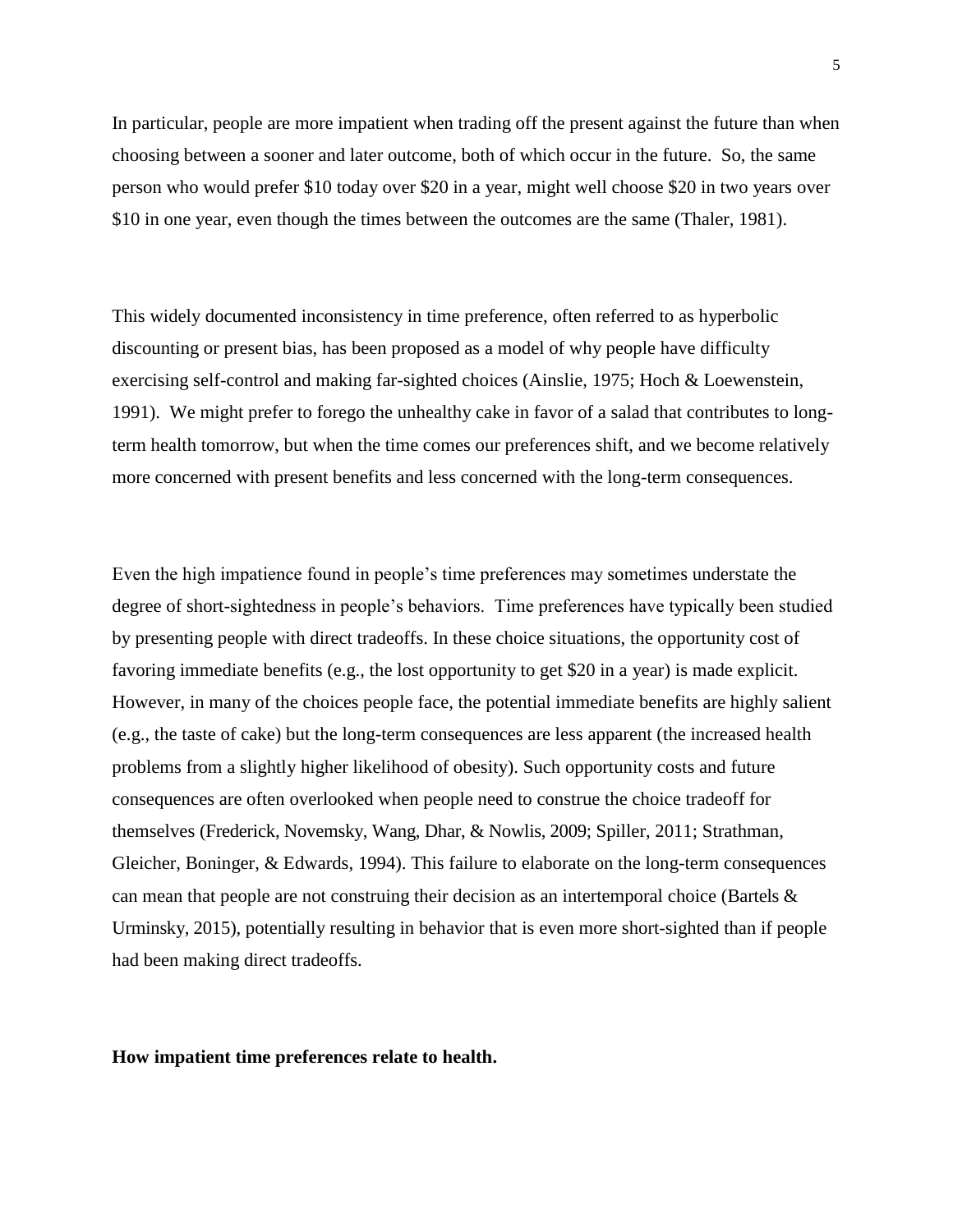Time preferences are often discussed as an overall disposition, at least partially independent of the decision context (Ainslie, 1975). People may make intertemporal tradeoffs in different kinds of decisions using the same generalizable mental processes (McClure, Ericson, Laibson, Loewenstein, & Cohen, 2007). Consistent with this view, prior research has looked at the relationship between patient time preferences (measured with financial tradeoffs) and farsightedness in the domain of health.

#### *General discount rates and health decisions.*

A key question about the generality of monetary discounting behavior is whether people who discount the future more steeply (in financial terms) are also prone to unhealthy behaviors. Perhaps the most studied relationship is the one between discounting and addictive behavior. A meta-analysis by MacKillop et al. (2011) reviews 64 published studies, and finds people with higher discount rates have a higher propensity for a range of addictive behaviors (d=.15 for all studies, d=.58 for studies with high-quality measurement). In particular, impatience in financial discounting tasks is significantly associated in clinical studies with a higher likelihood of abusing alcohol (d=.50), tobacco (d=.57), stimulants (d=.87) and opiates (d=.76), but not significantly for marijuana use  $(d=20)$ . While causality is difficult to infer from these kinds of correlational results, this literature has attempted to address the potential for confounds by measuring discounting among addicts and demographically matched controls. Furthermore, the effect of discounting is stronger for the likelihood of relapse than for chances of initiating drug use (Yi, Mitchell, & Bickel, 2010).

Researchers have similarly investigated the potential relationship between discounting and obesity, by measuring BMI (Body Mass Index, defined by the ratio of weight to height). Some research has found a relationship between low BMI and actual far-sighted financial behaviors (e.g., Komlos, Smith, & Bogin, 2003). More directly, Reimers, Maylor, Stewart, and Chater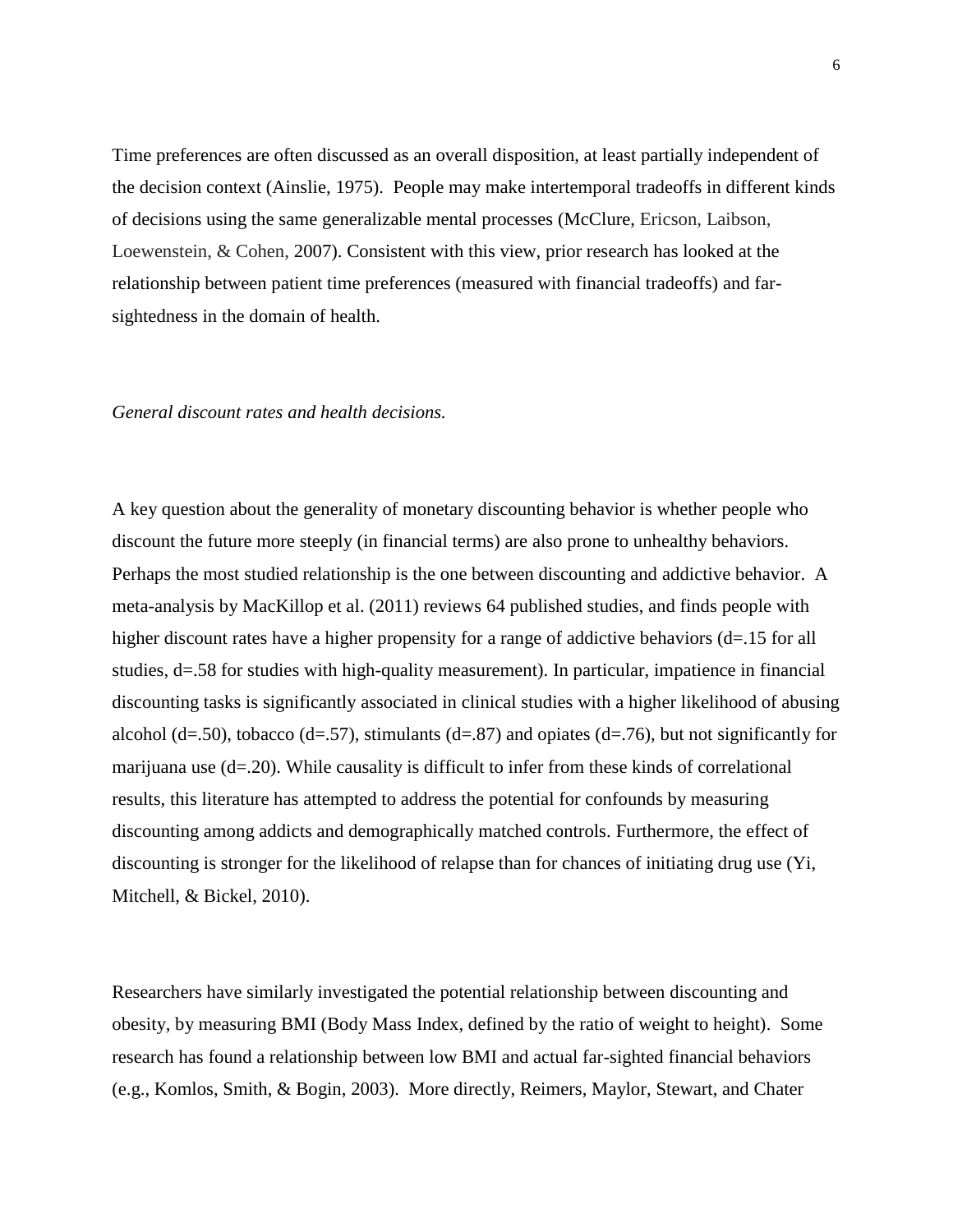(2009) find that people with higher BMI were more likely to choose the sooner-smaller reward in a large-scale survey (r=.05). A similar relationship between BMI and discount rates was found in a meta-analysis of nine other studies (r=.09; Urminsky & Bayer, 2017).

While the relationship between BMI and discounting is robust, increases in the prevalence of obesity over time are not well-explained by discounting, which has remained relatively stable over time in the population (Borghans & Golsteyn, 2006). Furthermore, researchers have not yet established a mechanism for the relationship between discounting and BMI. Studies testing whether discounting is related to exercise or restrained eating have yielded mixed results (Adams & Nettle, 2009; Chabris, Laibson, Morris, Schuldt, Taubinsky, 2008). In part, these mixed findings may reflect a more complex relationship between health status, time preferences and how people think about future consequences (Urminsky & Bartels, 2017), as we discuss below.

Researchers have found similarly mixed results when relating discount rates to a range of preventative medical behaviors and prescription compliance (e.g., Chabris et al., 2008; Chapman & Coups, 1999, Chapman, Nelson, & Hier, 1999). In all, these results reliably implicate time preferences in people's short-sighted health behaviors. However, the findings from prior research also suggest that the relationship between time discounting and how people make decisions involving their health may be more complicated than impatient people consistently making short-sighted health decisions.

#### *Present bias and health decisions.*

People who are present-biased in general, prioritizing present and near future benefits over more distant ones, might exhibit present-bias in their health behaviors as well. This would be reflected in a tendency to plan healthy behaviors with long-term benefits in the future (e.g., pay for a gym membership or quit smoking), but then make choices inconsistent with those healthy behaviors in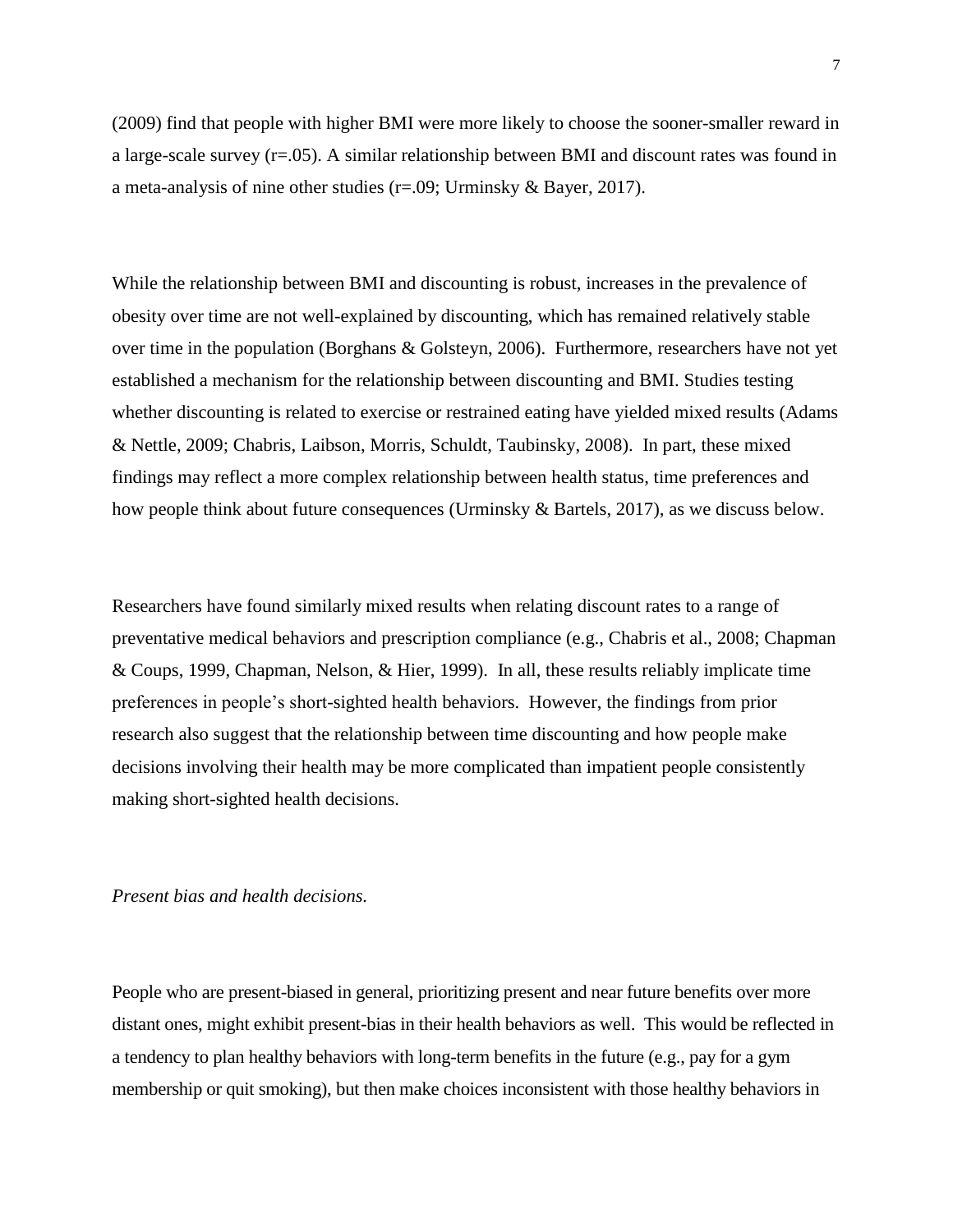the present (e.g., not attend the gym or relapse and smoke again). Some initial research has demonstrated such a link between present-biased preferences and inconsistency in financial decisions (summarized in Urminsky & Zauberman, 2016). However, direct tests of this correlational relationship between present-bias and inconsistency in health decisions have not been reported, to our knowledge.

That said, there is evidence suggesting that people are often present-biased in their health decisions. People's preferences for flat-fee over per-visit gym memberships suggest an investment in more intended gym usage than occurs (Della Vigna & Mallmendier, 2006). Direct preference reversals between healthier foods planned in the future and less healthy foods actually consumed (Read  $&$  Leeuwen, 1998) may also be explained in terms of the present bias that characterizes hyperbolic discounting.

If people are present-biased in making health decisions, then pre-commitment mechanisms, in which people commit in advance to future decisions, may be effective at improving health behaviors. An emerging literature has found that pre-commitment mechanisms can result in people exercising more (Milkman, Minson & Volpp, 2012; Royer, Sterh, & Sydnor, 2013), quitting smoking (Jeffrey, Hellerstedt, & Schmid, 1990; Gine, Karlan, & Zinman, 2010) and losing weight (Jeffery et al., 1990; Volpp et al., 2008; John et al., 2011). The effectiveness of these mechanisms is strong but somewhat indirect evidence of present bias in people's health behaviors.

Notably, there is evidence that such mechanism can be effective in practice and sophisticated decision-makers may even spontaneously incorporate pre-commitment into their behavior (Hoch and Loewenstein, 1991). When offered, smokers who are trying to quit are willing to enroll in a costly pre-commitment contract that would penalize them for taking up smoking again (Gine, Karlan, & Zinman, 2010). Services such as stikk.com provide such contracts for the general public, and are used for a range of intended behaviors, including health related goals such as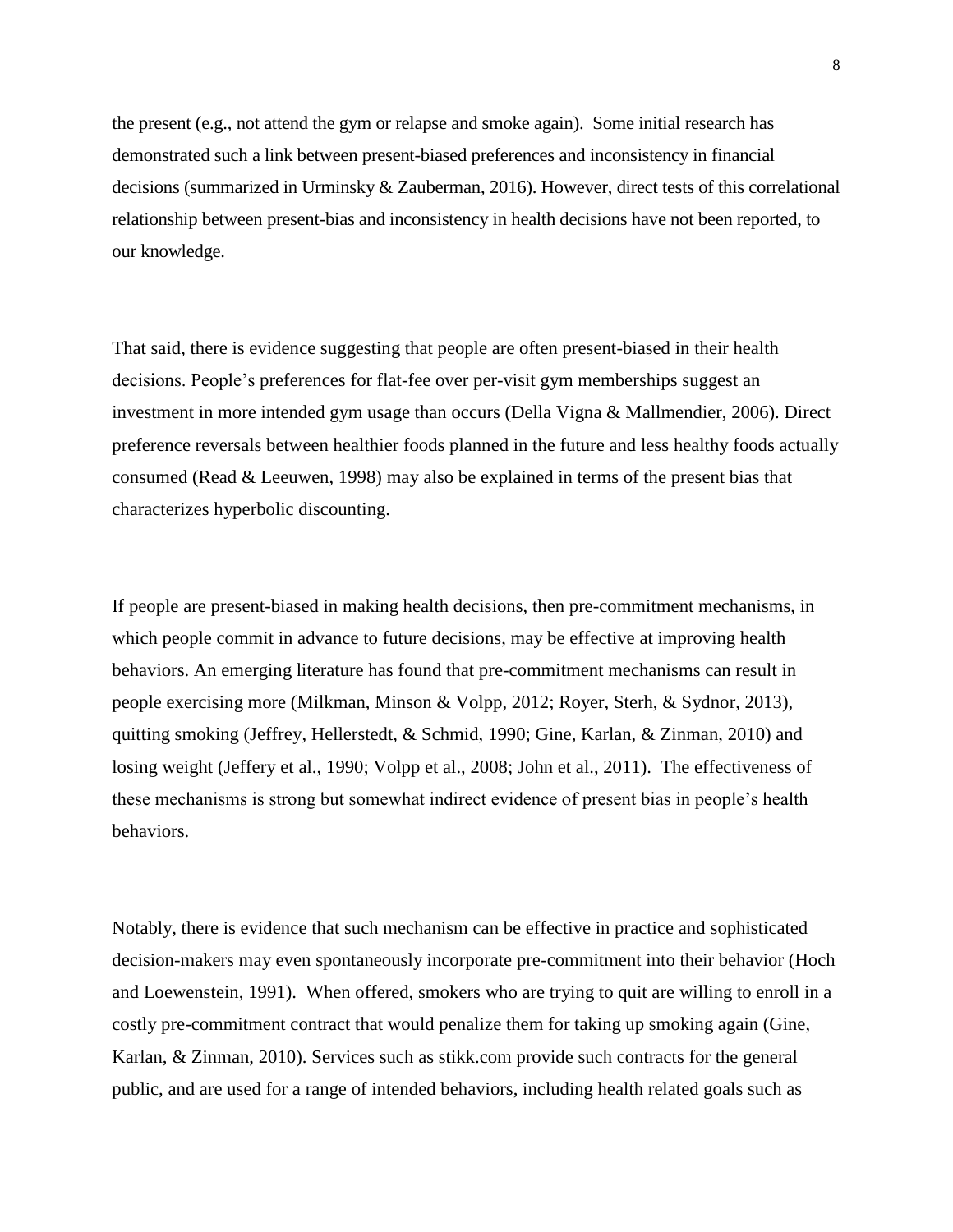exercise (Bhattacharya, Garber, & Goldhaber-Fiebert, 2015). Even people's purchasing of unhealthy foods may reflect a pre-commitment motive. Wertenbroch (1998) demonstrated a willingness to pay extra for smaller packages of unhealthy (but not healthy) foods, presumably because shoppers want to constrain their future consumption of the unhealthy foods.

Present-bias and pre-commitment are often thought of in terms of a mismatch between a preference for indulgence in the present and a preference for responsible behavior in the future, such as eating cake and watching TV now, while preferring to eat salad and go to the gym in the future. However, guilt about one's short-term responsibilities in the present can also contribute to a mismatch between intentions and behavior, with a resulting need for a very different kind of pre-commitment. Kivetz and Simonson (2002) find that some people do pre-commit to hedonic consumption. The under-consumption of pleasures in the present is driven by excessive guiltproneness, leading to long-term regrets (Keinan & Kivetz, 2008).

These findings suggest that there may be two kinds of present-bias that lead people to neglect long-term health consequences. The couch-potato TV watcher is present-biased for vices, preferring pleasures over long-term needs. But the workaholic over-achiever may likewise be present-biased, but towards immediate responsibilities and achievements, focusing on work at the expense of long-term needs. The workaholic may not get enough sleep or exercise, may skimp on preventative medical behaviors, eat poorly for convenience, tolerate unsafe working conditions and engage in risky behaviors such as aggressive driving. While appearing very different, both the couch potato and the workaholic may have similar health prospects, for a similar underlying reason – their excessive concern with the present, even when intending to be better balanced in the future.

*Time preferences for health tradeoffs.*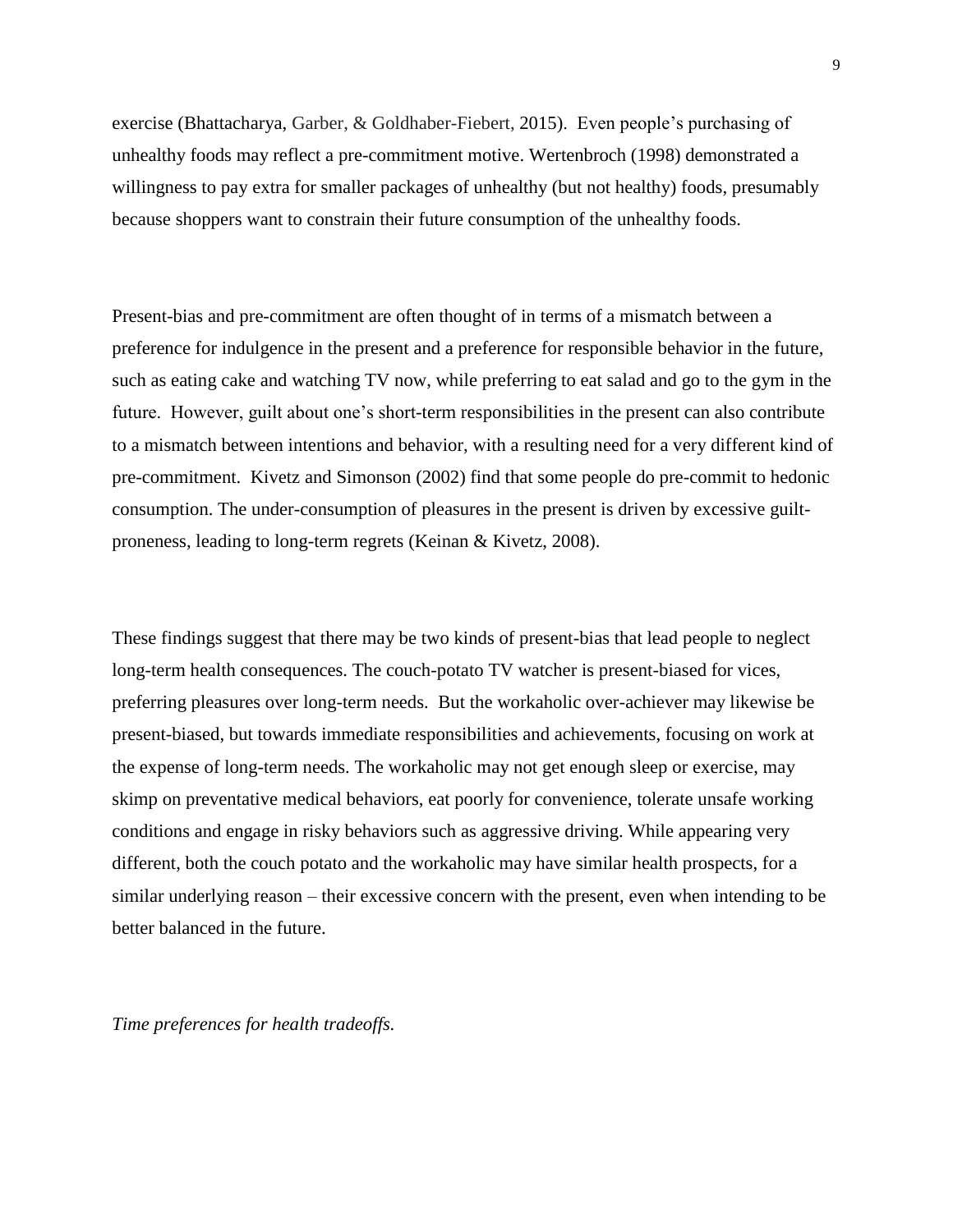While time preferences have been primarily studied in financial terms, some researchers have investigated how people directly tradeoff between smaller health benefits enjoyed immediately versus better health enjoyed later. For example, a patient may be choosing between two courses of treatment, one that provides immediate but temporary relief, and another that takes longer to work but yields better long-term prospects. Do people make such decisions the same way that they make financial intertemporal tradeoffs, or do people discount health outcomes differently?

Overall, findings regarding discounting between health outcomes parallel findings regarding discounting between financial outcomes, including present-bias as well as magnitude and steeper discounting for gains than losses (e.g., Chapman, 1996; Hardisty & Weber, 2009). However, a meta-analysis of prior research finds a consistent but modest relationship between financial discount rates and health-based discount rates (r=.23; Urminsky, 2017). This suggests that financially patient people will, on average, be more patient for health outcomes as well, but that many people do discount money and health differently.

In particular, it would be useful to know if people are generally more patient when making financial tradeoffs or health tradeoffs. Numerous papers have attempted to test this, with very mixed results (see Urminsky & Zauberman, 2016 for a review). In part this may be because it is difficult to compare discount rates across different sources of utility, because the tradeoffs can also differ in the degree of diminishing utility, perceived risk, perceived magnitude or other factors influencing choices.

While subject to these limitations, the literature does seem to suggest more impatience for health than for money. Based on meta-analyses of prior research, people seem to discount goods with potential negative health outcomes more steeply than money, including drugs, alcohol, cigarettes and snack foods (Urminsky  $\&$  Bayer, 2017). In a study designed to rule out magnitude-effect confounds, Chapman (1996) finds more impatience (a higher discount rate) for health outcomes than for financial outcomes.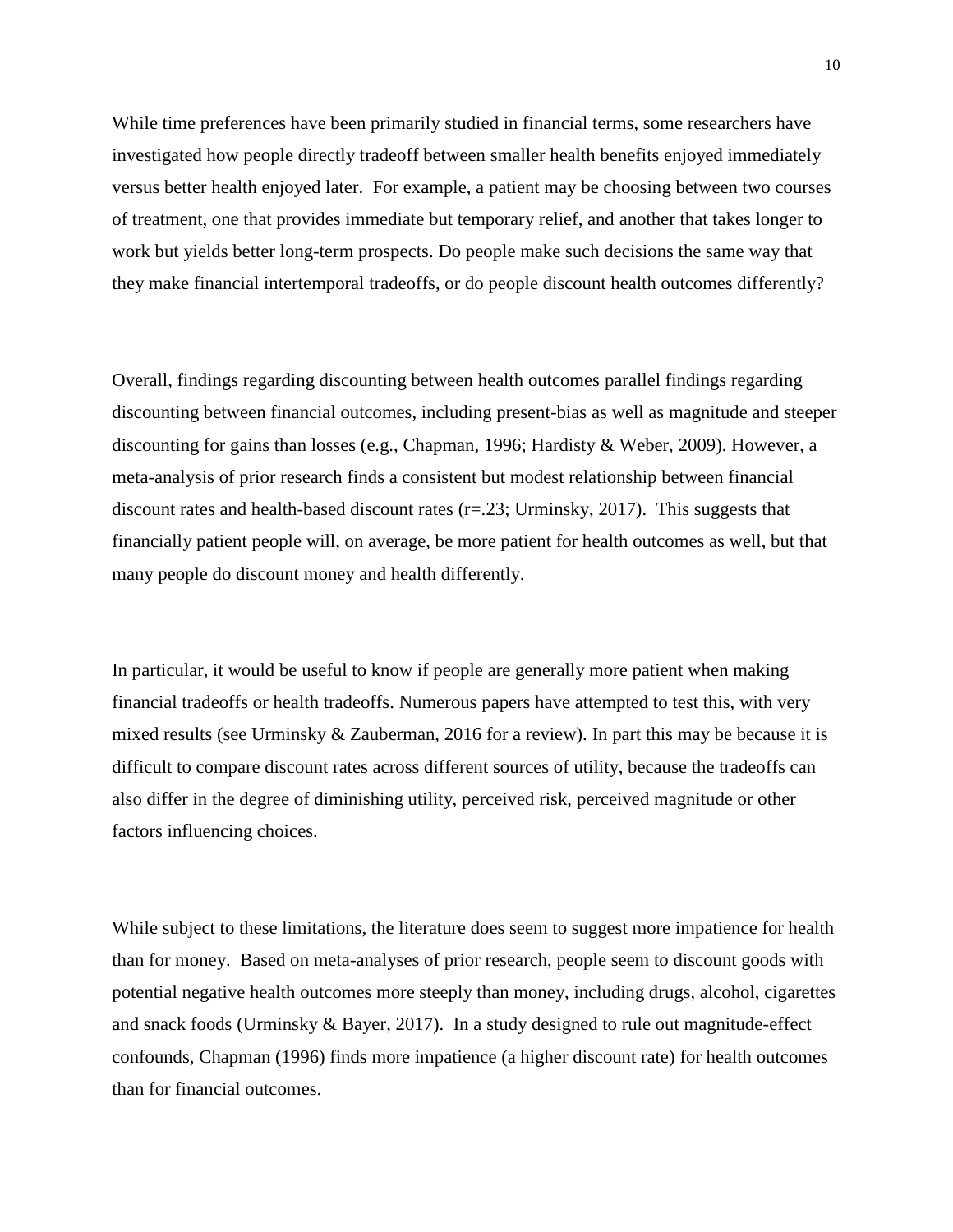#### **Psychological determinants of time preferences**

The literature on time discounting has demonstrated consistent relationships between time preferences and health behaviors and outcomes. This literature suggests that how people make intertemporal tradeoffs involving their health parallels, but is distinct from, how they make financial intertemporal tradeoffs.

To understand how people's time preferences shape their health decisions, it is important to go beyond individual differences in discounting, and to understand the source of people's time preferences. A recent literature has made progress in identifying the psychological factors that influence people's discounting. This literature suggests that time discounting is multiply determined, and is shaped by people's attention to and subjective interpretation of the elements of the tradeoff, both perceived value and time, as well as their underlying motivations. Next, we review the psychological mechanisms that have been shown to influence time preferences in general, and discuss the implications for how these factors may shape health decisions.

#### *Affective Drivers*

There is little doubt that affective processes have a significant influence on intertemporal decisions. Loewenstein (1996) has argued that visceral factors play a significant role in such decisions, both due to their strong influence and because people have difficulty anticipating them. Visceral factors refer to emotions (e.g., anger, fear) and drive states (e.g., hunger, thirst) that provide strong motivation to consume. As such, these factors are likely to play a significant role in short-sighted behaviors involving food choices, alcohol consumption, and sexual behavior. In one demonstration relevant to food, Shiv and Fedorikhin (1999) show that the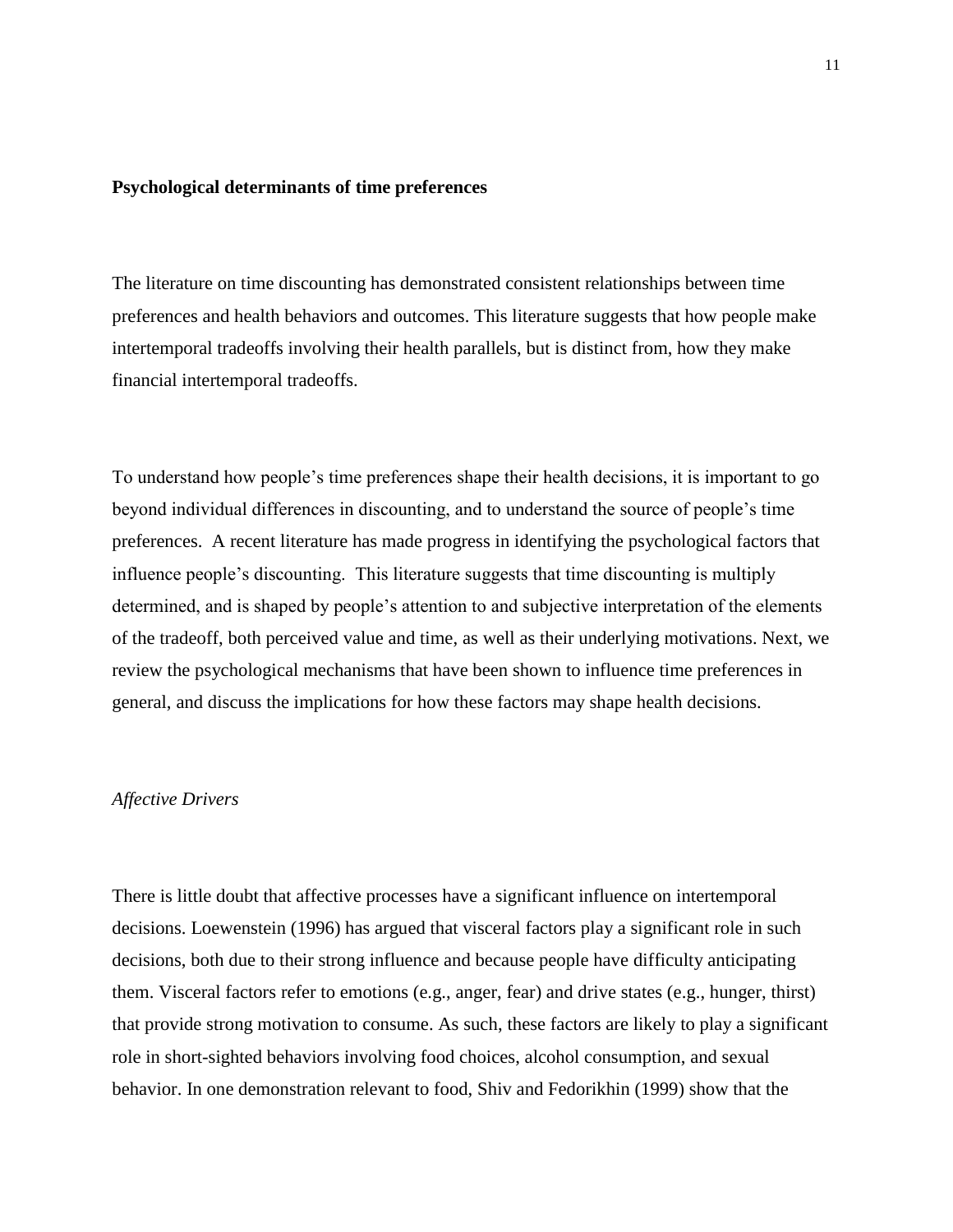preference for chocolate cake (affect rich) compared to fruit salad (relatively affect poor) goes up when people have low cognitive resources available (e.g., under cognitive load). While hot emotions were at the center of research on impulsivity, other research has investigated the effects of specific emotional states, such as sadness, on short-sighted preferences (Lerner, Li & Weber 2013). These results are consistent with the notion that affect influences the relative preference for an option with immediate benefits (e.g., taste) but long term costs (e.g., health). In sum, the emotional reactions to certain options can help explain why people eat fatty food, smoke, or engaged in potentially unsafe sex.

#### *Mental Representation and Concreteness of Outcomes*

An important difference between how people consider options and outcomes in the near versus the distant future is their level of mental representation: The near future is represented more concretely while the distant future is represented more abstractly (e.g., Liberman & Trope, 1998). It then follows that when the health relevant options are in the present and the immediate consequences are concrete (whether the taste of the chocolate cake, or the effort associated with exercise), they are weighted more heavily than the abstract long term benefits (maintaining normal weight and being healthy).

Supporting this idea, research has shown an effect of level of representation on impatience, where abstract mental construal leads to more self-control (Fujita, Trope, Liberman, & Levin-Sagi, 2006) and less present-bias or hyperbolic discounting (Malkoc & Zauberman, 2006; Malkoc, Zauberman, & Bettman, 2010). In addition to demonstrating a cognitive account of intertemporal preferences, these findings also provide some ways to boost self-control. Zhao, Hoeffler, and Zauberman (2007) showed that mentally simulating the future outcome changes the weight of different attributes, moderating the standard temporal construal effects. Thus, the difference between mental representations triggered by near and distant outcomes provides one way to shift relative preferences.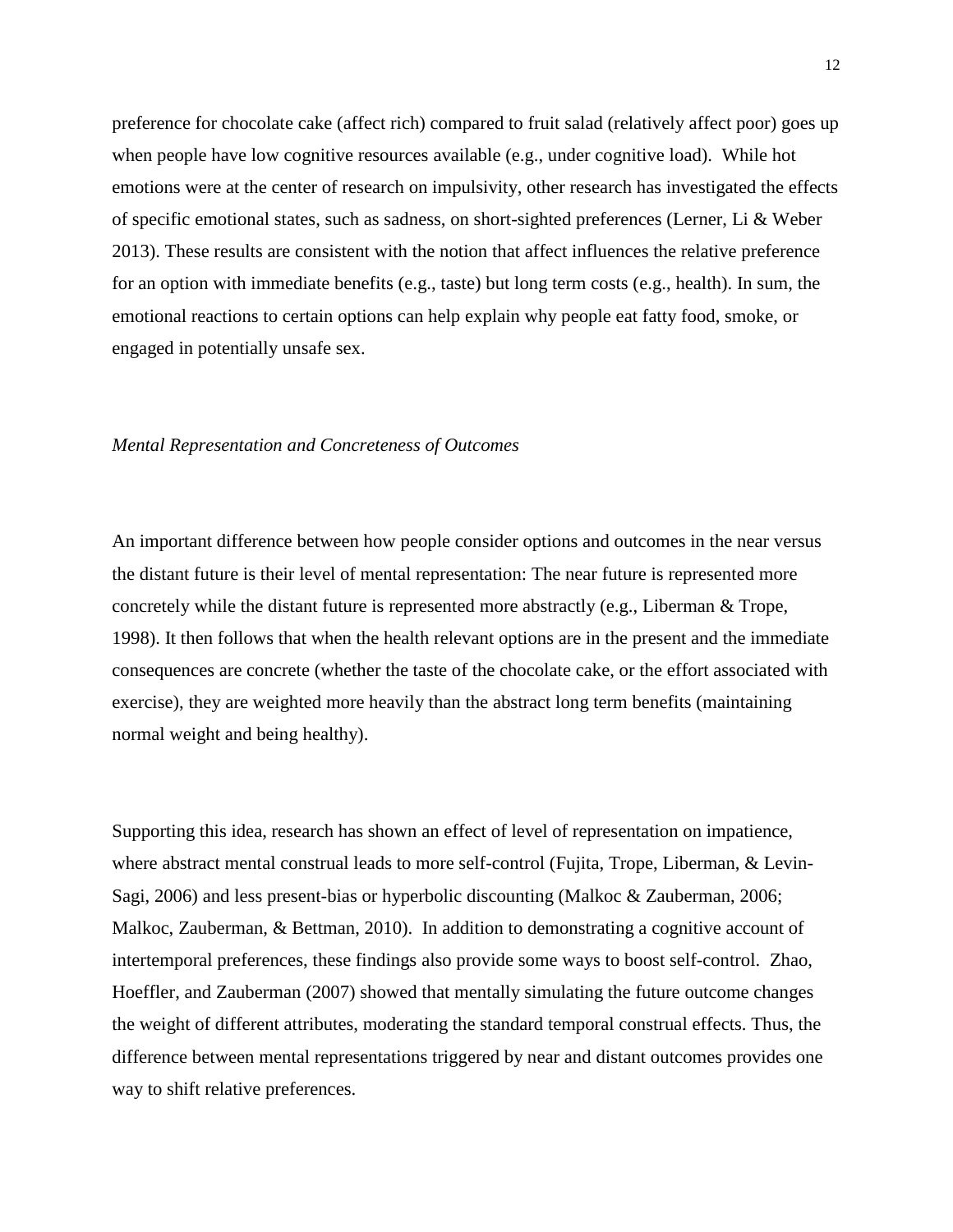### *Resource Slack*

Another reason people often delay engaging in a healthy activity they understand to be beneficial, is that they believe they will have more time and more money available in the future. For example, one reason people might delay going to the gym or seeing a specialist for a nagging pain, is that they perceive themselves as having very little time or money now, but expect both to be more plentiful in the future. This idea is predicted by Slack Theory (Zauberman & Lynch, 2005), which explains intertemporal preference, including both the overall rate of discounting and the extent of hyperbolic discounting, using the concept of slack. Slack is defined "as the perceived surplus of a given resource available to complete a focal task without causing failure to achieve goals associated with competing uses of the same resource" (p. 23).

Within this theory, discount rates (including the extent of hyperbolic discounting) depend on the patterns of how much slack is perceived over time, that is, the growth or contraction between the near and distant future. In general, people perceive more slack in the future than now, and therefore tend to devalue the costs and benefits or future outcomes. This tends to be stronger for time use compared to money use. From these principles, it is then easy to see how the time and money costs of attending the gym or seeing a dermatologist loom larger in the present than in the future.

### *Neglecting future consequences*

There is a related body of evidence for the idea that people's shortsightedness arises, in part, from a specific gap in cognitive processing, a tendency to neglect opportunity costs and future consequences (Frederick, Novemsky, Wang, Dhar, & Nowlis, 2009; Spiller, 2011). In particular, explicitly directing people's attention to the future consequences of intertemporal tradeoffs increases patience in their financial choices (Magen, Dweck, & Gross, 2008).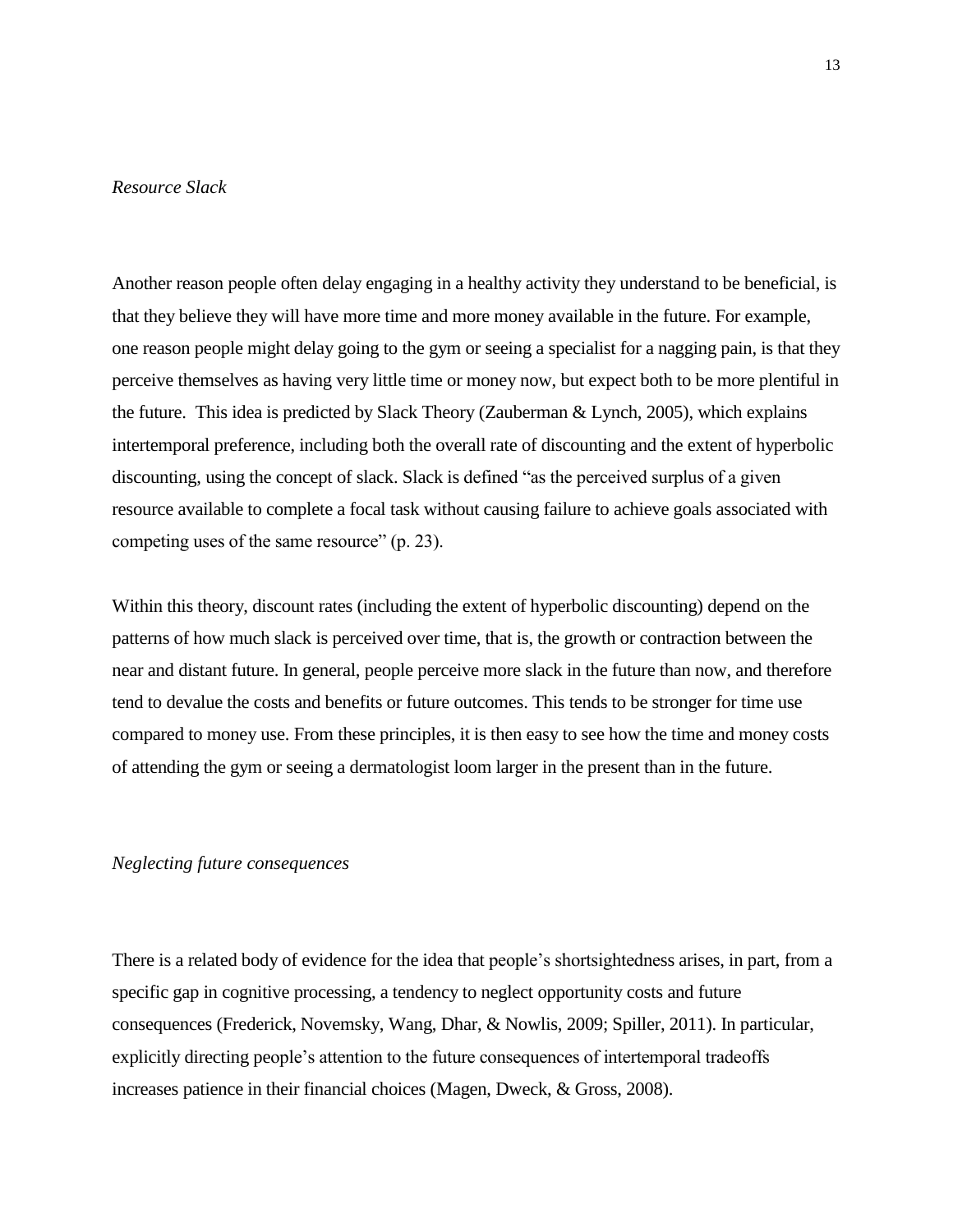This tendency to pay insufficient attention to future consequences may have important consequences for health behaviors. People who have a tendency to be more focused on long-term implications report more healthy behaviors, including lower alcohol, drug and cigarette use (Adams & Nettle, 2009; Keough, Zimbardo, & Boyd, 1999; Strathman et al., 1994), more exercise and a healthier diet (Joireman, Shaffer, Balliet, & Strathman, 2012). Likewise, researchers have found links between future oriented thinking and preventative health behaviors, including intended diabetes screening (Crockett , Weinman, Hankins, & Marteau, 2009), cancer screening (Picone, Sloan, & Taylor, 2004), and safer sexual practices (Rothspan & Read, 1996;Agnew & Loving, 1998 among men only).

Much of this research is correlational, and more work is needed to test the effects of interventions designed to counter the tendency to neglect future consequences. Calorie-labeling is generally thought of as an intervention that provides missing information and mixed effects on consumption have been observed (Long, Tobias, Cradock, Batchelder, Gortmaker2015). Goswami and Urminsky (2016) find that both highly salient calorie labeling and non-informative reminders to think about calories have similar effects, reducing the number of calories in snack choices. These results suggest that calorie-labeling, when effective, may be reminding people to consider future consequences, rather than providing information. More generally, Orbell and Hagger (2006) find that health appeals are more persuasive when matched to people's perspective on the future, such as emphasizing immediate consequences for present-focused individuals.

#### *Connectedness of current and future self*

Choosing to forego pleasures or invest effort in the present for future health benefits can be thought of, in a sense, as an altruistic act. The current self bears the costs of missing out on cake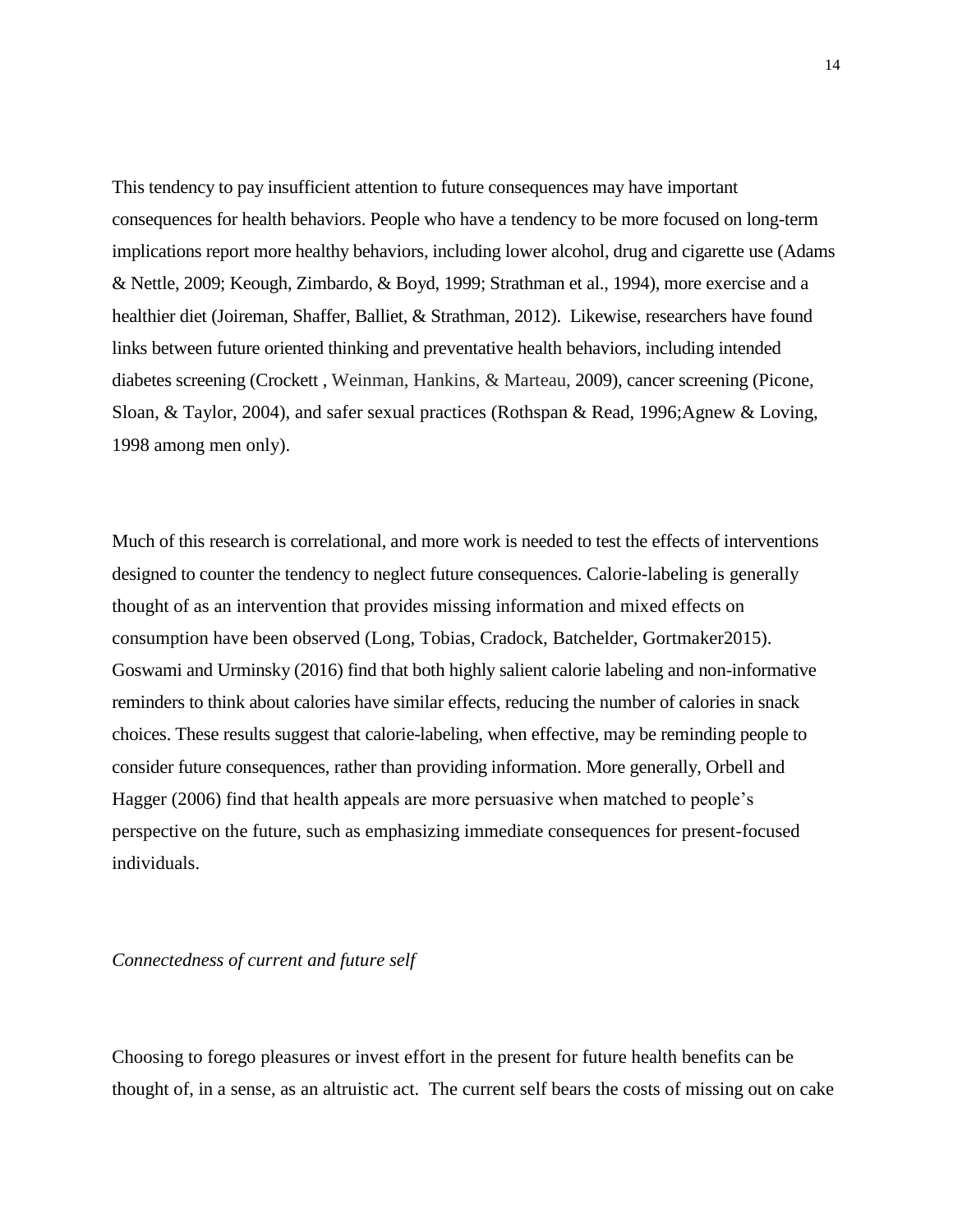and going to the gym, and it is a future, older self who benefits. Most economic theories make no distinction between the present and future self, and the only reason to discount the future is because benefits could be objectively more valuable if received sooner.

In practice, however, people tend to prioritize the desires of the current self. An emerging literature (reviewed in Urminsky 2017) has built on ideas from philosophy to suggest that people's motivation to provide for the future self may depend on how that future self is perceived. In particular, a person's responsibility to their future self can be seen as depending on the degree to which the future self is the same person, in those psychological properties that define us In this view, when people are low in connectedness to the future self, they believe that their identity will change over time and their future self's identity will therefore only partially overlap with their current identity. As a result, they will be less motivated to provide for the future self.

Initial research has demonstrated that manipulated and measured connectedness to the future self can help account for differences across people in discount rates (Bartels & Urminsky, 2011) and can help explain present-bias and hyperbolic discounting (Bartels & Rips, 2010). Connectedness has also been linked to a range of far-sighted financial and social behaviors (see Urminsky, 2017 for a detailed review).

By the same logic, the degree of connectedness to the future self may be important for people's motivation to provide for their future self's health. When people feel that their identity will change and that they will have little in common with their future self, they may think of their future self's health almost as they would another person's. In contrast, when people are highly connected to their future self, poor health in the future and poor health in the present would evoke similar concern. Preliminary research has found support for this prediction when making explicit tradeoffs. Manipulations that induce higher connectedness to the future self yield greater willingness to undergo painful medical procedures in the present for future health benefits.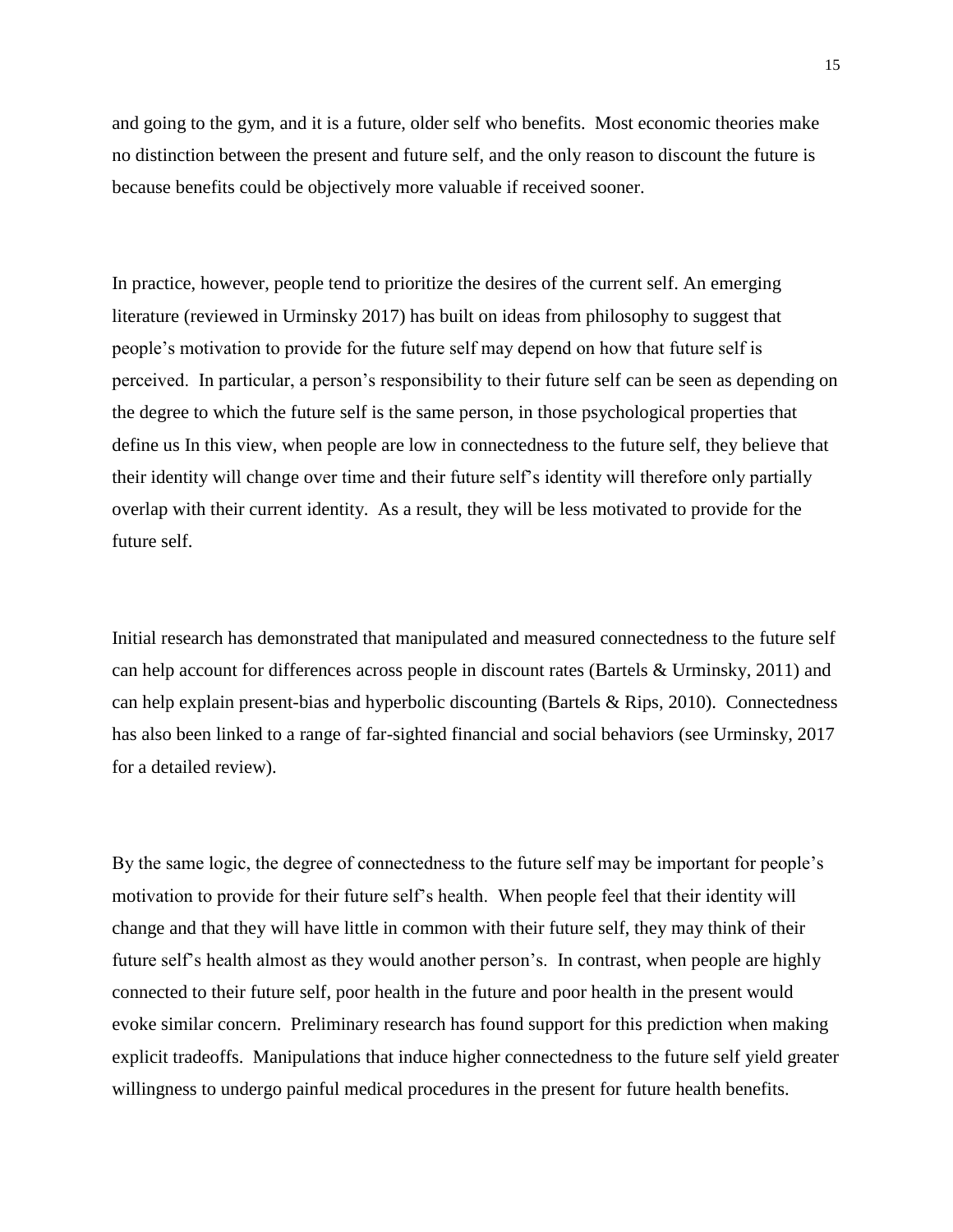Paralleling findings from the discounting literature, people higher in measured connectedness also have somewhat lower BMI (Urminsky & Bartels, 2017).

However, as discussed above, people may or may not think about the future consequences of their actions and about the implicit opportunity costs involved in their decisions when, as is often the case, the tradeoff is not explicit. When people do not think of a choice as involving a conflict between present and future interests, how they think of their future self is no longer relevant to their decision. For example, being more connected to the future self results in lower rates of spending, but only when people are reminded to think about the opportunity costs of their current spending (Bartels & Urminsky, 2015). When people are not prompted to consider opportunity costs, they are less likely to frame their choices in intertemporal terms, and neither connectedness nor discounting predict their spending decisions.

Along the same lines, when people see their behavior as having long-term health consequences, their motivation to choose in accordance with future health may depend on their discount rate and connectedness to their future self. However, when people do not see their behavior as impacting future health, how they think about the future would not be incorporated into their decision. Supporting this view, overweight undergraduates who were higher in measured connectedness visited the gym more often, over the course of a year. In contrast, the gym attendance of normal weight students, for whom exercise has more limited long-term consequences was unrelated to connectedness (Urminsky & Bartels, 2017). Likewise, for overweight visitors to a museum who were prompted to think about health consequences, prompting high (vs. low) connectedness reduced their choices of high-calorie snacks. However, if they were not prompted to consider the consequences, or among people for whom the consequences were smaller (because they were not overweight), manipulating connectedness had no effect on their snack choices.

16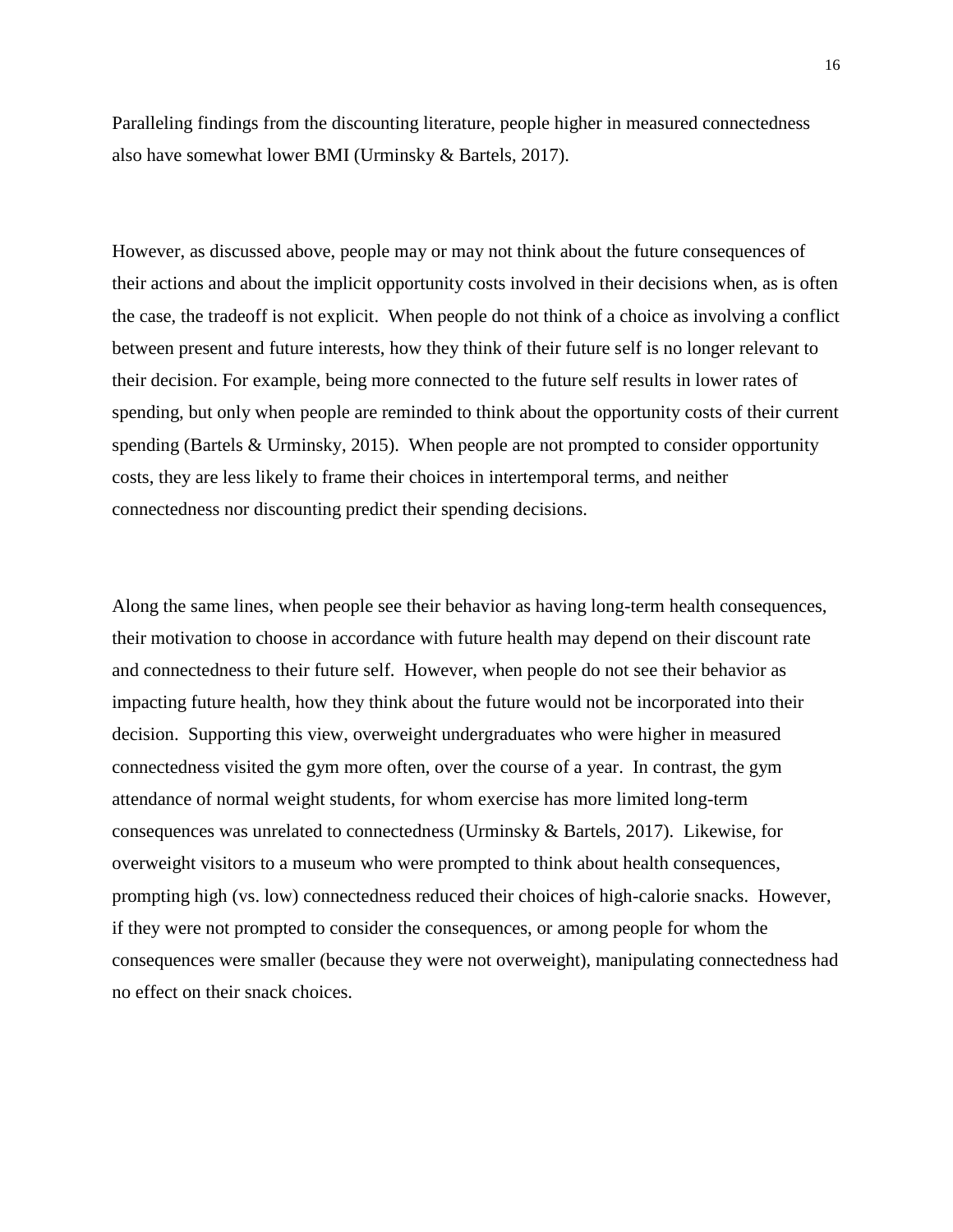These findings suggest that people will be most motivated to engage in health-related behaviors when there is an actual long-term health benefit, they actively consider that benefit, and they care about their future health. However, health behaviors will diminish when people perceive no benefit, forget to consider the benefits, or insufficiently value the future benefits.

Theories of connectedness also suggest a still untested implication for health communications. In the course of informing people about the future health consequences of their current actions and reminding them to consider those consequences, it may be important not to inadvertently reduce connectedness between the current and future self. In particular, while fear-based appeals may generally be effective (Witte  $\&$  Allen, 2000), if the appeal creates the impression that the elderly future self is likely to be fundamentally different from the current self, the motivation to care may decline. This may be of particular concern with regards to illnesses whose symptoms directly impact connectedness between the pre-illness and during-illness selves, such as frontotemporal dementia (Strohminger & Nichols, 2015).

#### *Time Perception*

Another psychological input that is relevant to intertemporal tradeoffs is the perception of future time itself. This cognitive mechanism is different from the mechanisms discussed above since it moves the focal process from the subjective value of the options to the subjective perception of delay between the outcomes (e.g., Cooper, Kable, Kim, & Zauberman, 2015; Ebert & Prelec, 2007; Kim & Zauberman, 2009; 2013; Zauberman, Kim, Malkoc, & Bettman, 2009). For instance, Zauberman et al. (2009), showed that people's perception of future time durations follows a standard non-linear psychophysical function, rather than an objective linear mapping to calendar time. For example, one year is perceived to be less than four times as long as 3 months. They then showed that this non-linear time perception accounts for the extent of hyperbolic discounting, and that those who perceived a given duration as longer, also discounted outcomes over that duration more than did those who perceived it as shorter (Kim & Zauberman, 2009).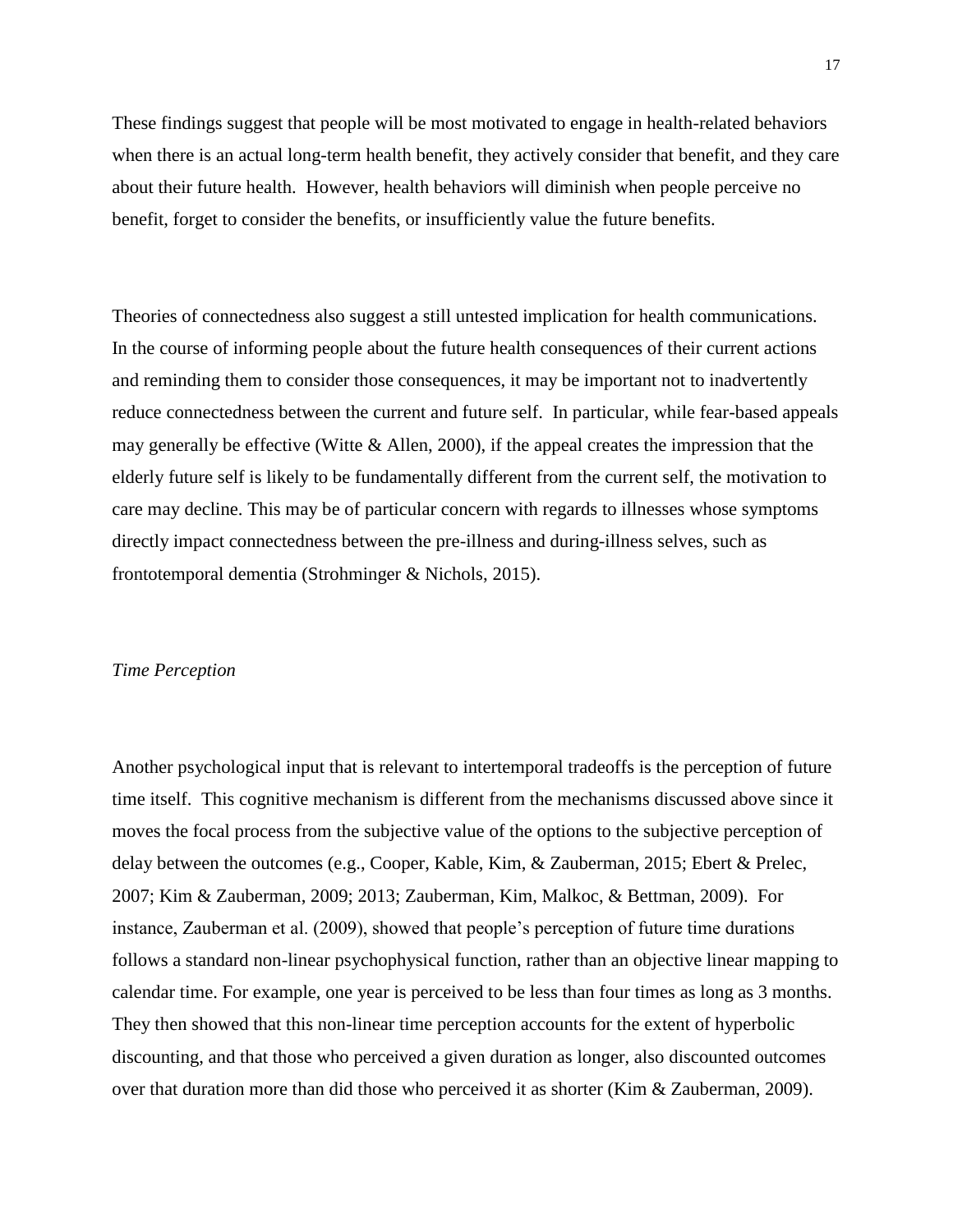Moreover, several factors, from sexual arousal to mental elaboration of different durations, have been shown to influence how long or short a given duration is perceived to be, and this change corresponds to the change in discounting over that duration (e.g., Kim and Zauberman, 2013; Kim, Zauberman, and Bettman, 2012; Zauberman et al., 2009). This suggests that better understanding the factors that influence the perception of time, can then influence the extent of discounting. Thus, when people's behavior does not reflect the future health consequences they face, part of the blame may rest in their perception of how far away those future health consequences are; the further they are, the less attention they demand.

#### **Conclusions.**

The vast literature on intertemporal preferences provides an important set of tools to better understand the challenges that people face when making many health decisions. The basic human tendency to heavily value immediate and short term costs and benefits is a significant hurdle to a healthy lifestyle – including adherence to prescribed medication, preventive health behaviors, healthy eating, exercise, safe sex and managing or preventing addiction.

But in addition to simply understanding the hurdles to better health related decisions, emerging work on the psychological underpinning of intertemporal tradeoffs also provides ideas about how to potentially influence and improve these decisions. The key lies in how people think of the future, and how health communications and experiences affect or interact with those modes of thought. When people fail to consider and incorporate the future consequences of their current actions into their behavior, they are less likely to take the steps necessary for optimal future health. Even when people do consider future outcomes, if they see the future as particularly distant, think of the future in abstract terms, or see the future self as disconnected from the present self, it may be difficult to maintain the necessary motivation to persevere in health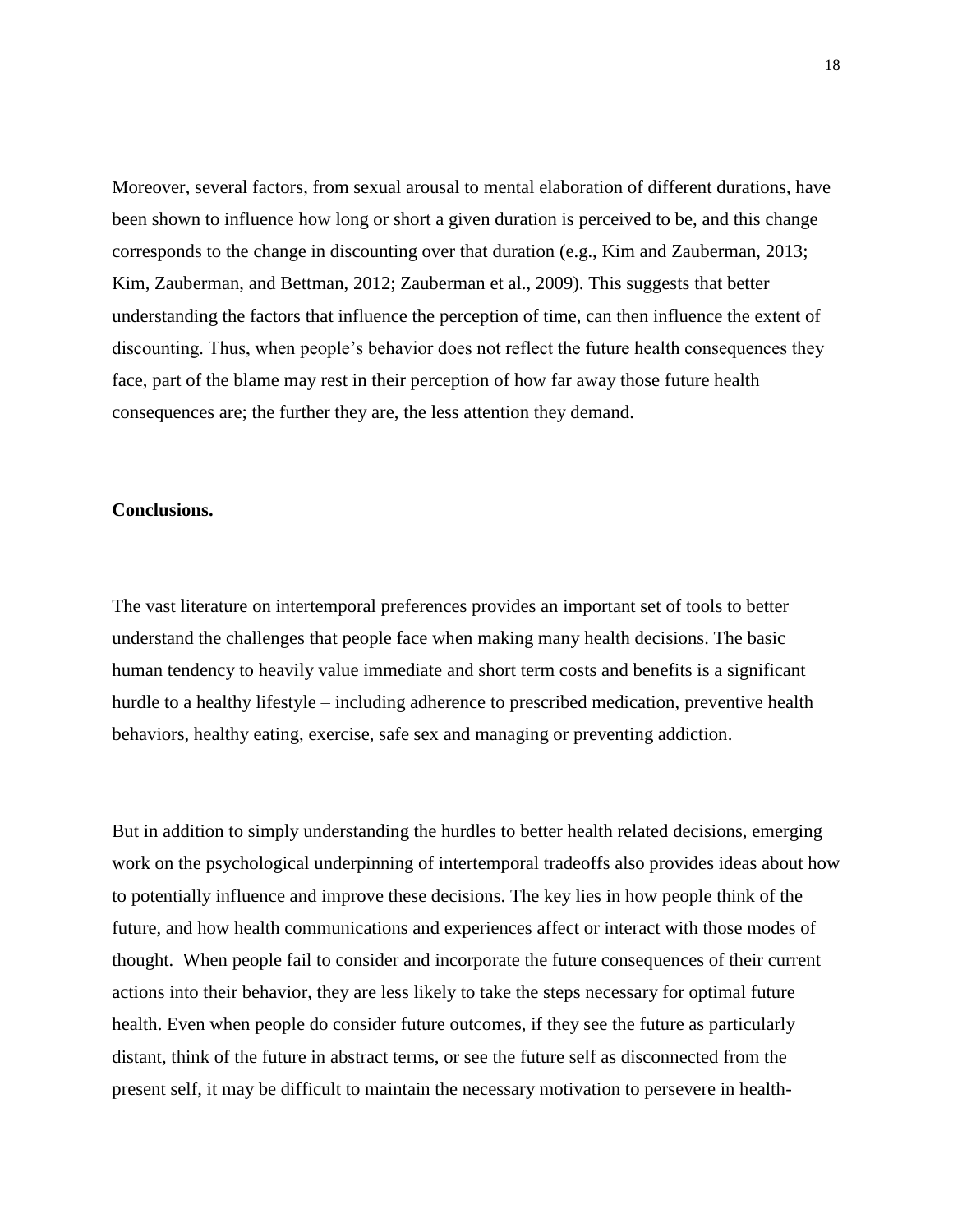positive efforts. It may be most effective to foster people's sense of an expansive present, in which the behaviors we take today, both preventative and proactive, contribute to an ongoing state of health that benefits one's enduring self, now and in an imminent future that is right around the corner.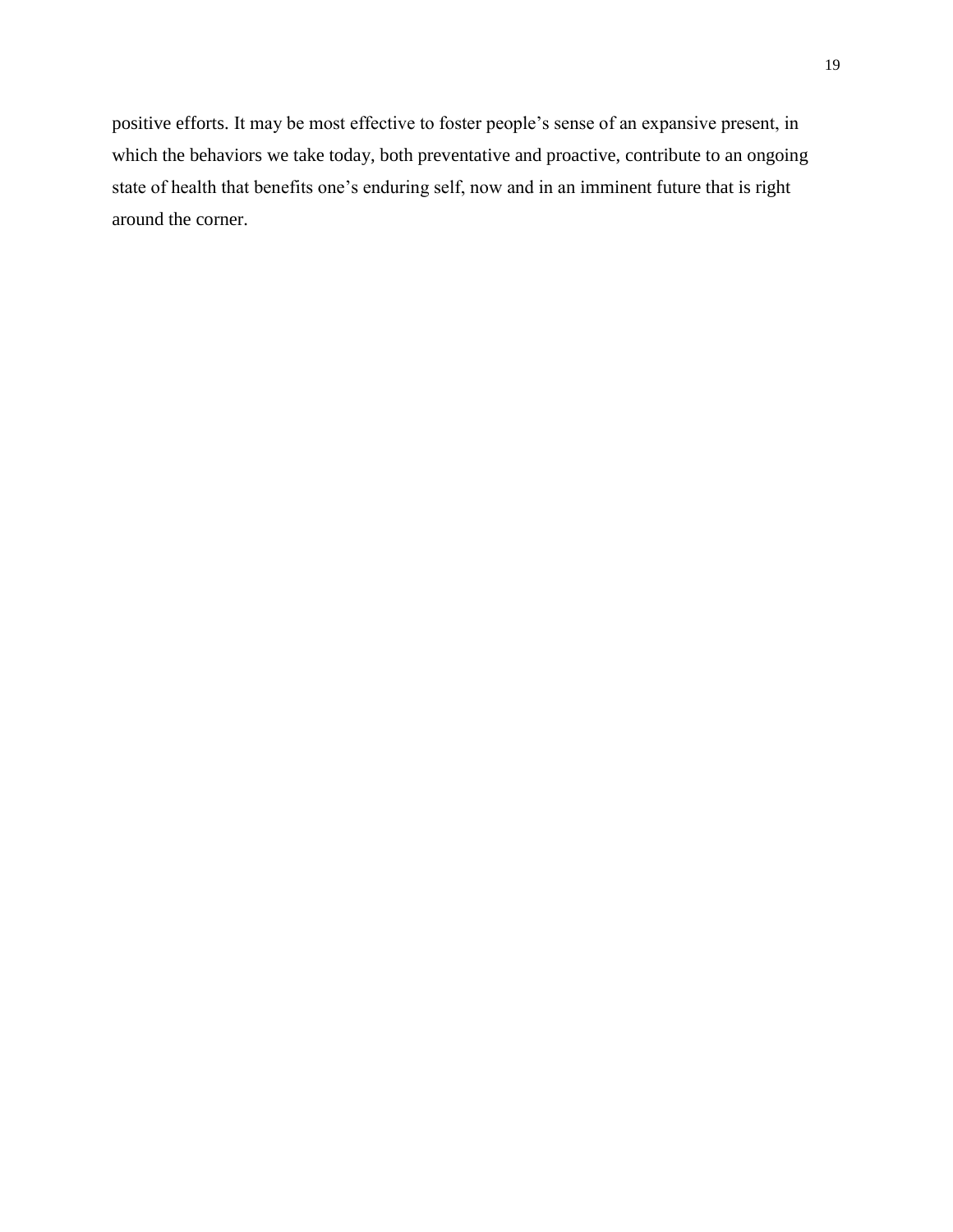#### **References.**

- Adams, J. & Nettle, D. (2009), "Time perspective, personality and smoking, body mass, and physical activity: An empirical study," *British Journal of Health Psychology*, *14*(1), 83-105.
- Ainslie, G. (1975), "Specious Reward: A Behavioral Theory of Impulsiveness and Impulse Control," *Psychology Bulletin*, *82* (April), 463–96.
- Agnew, C. R., & Loving, T. J. (1998). Future time orientation and condom use attitudes, intentions, and behavior. *Journal of Social Behavior and Personality*, 13(4), 755.
- Bartels, D. M. & Rips, L. J. (2010), "Psychological Connectedness and Intertemporal Choice," *Journal of Experimental Psychology: General*, *139*, 49-69.
- Bartels, D. & Urminsky, O. (2011) "On Intertemporal Selfishness: The Perceived Instability of Identity Underlies Impatient Consumption," *Journal of Consumer Research, 38*(1), 182- 198.
- Bartels, D. M., & Urminsky, O. (2015). To know and to care: How awareness and valuation of the future jointly shape consumer spending. *Journal of Consumer Research*, *41*(6), 1469- 1485.
- Bhattacharya, J., Garber, A. M., & Goldhaber-Fiebert, J. D. (2015). *Nudges in exercise commitment contracts: a randomized trial* (No. w21406). National Bureau of Economic Research.
- Borghans, L., & Golsteyn, B. H. (2006). Time discounting and the body mass index: Evidence from the Netherlands. *Economics & Human Biology*, 4(1), 39-61.
- Chabris, C.F., Laibson, D., Morris, C.L., Schuldt, J.P., Taubinsky, D. (2008). Individual laboratory-measured discount rates predict field behavior. *Journal of Risk Uncertainty, 37*, 237-269.
- Chapman, Gretchen B. (1996),"Temporal Discounting and Utility for Health and Money, *Journal of Experimental Psychology: Learning, Memory, and Cognition*, *22*(3), 771-91.
- Chapman, G.B., & Coups, E.J. (1999). Time Preferences and Preventive Health Behavior: Acceptance of the Influenza Vaccine. *Medical Decision Making, 19*, 307-314.
- Chapman, G.B., Nelson, R., & Hier, D.B. (1999). Familiarity and Time Preferences: Decision Making About Treatments for Migraine Headaches and Crohn's Disease. *Journal of Experimental Psychology: Applied, 5(1)*, 17-34.
- Cooper, N., Kable, J., Kim, B.K., & Zauberman, G. (in press). "Brain activity in valuation regions while thinking about the future predicts individual discount rates," *Journal of Neuroscience*.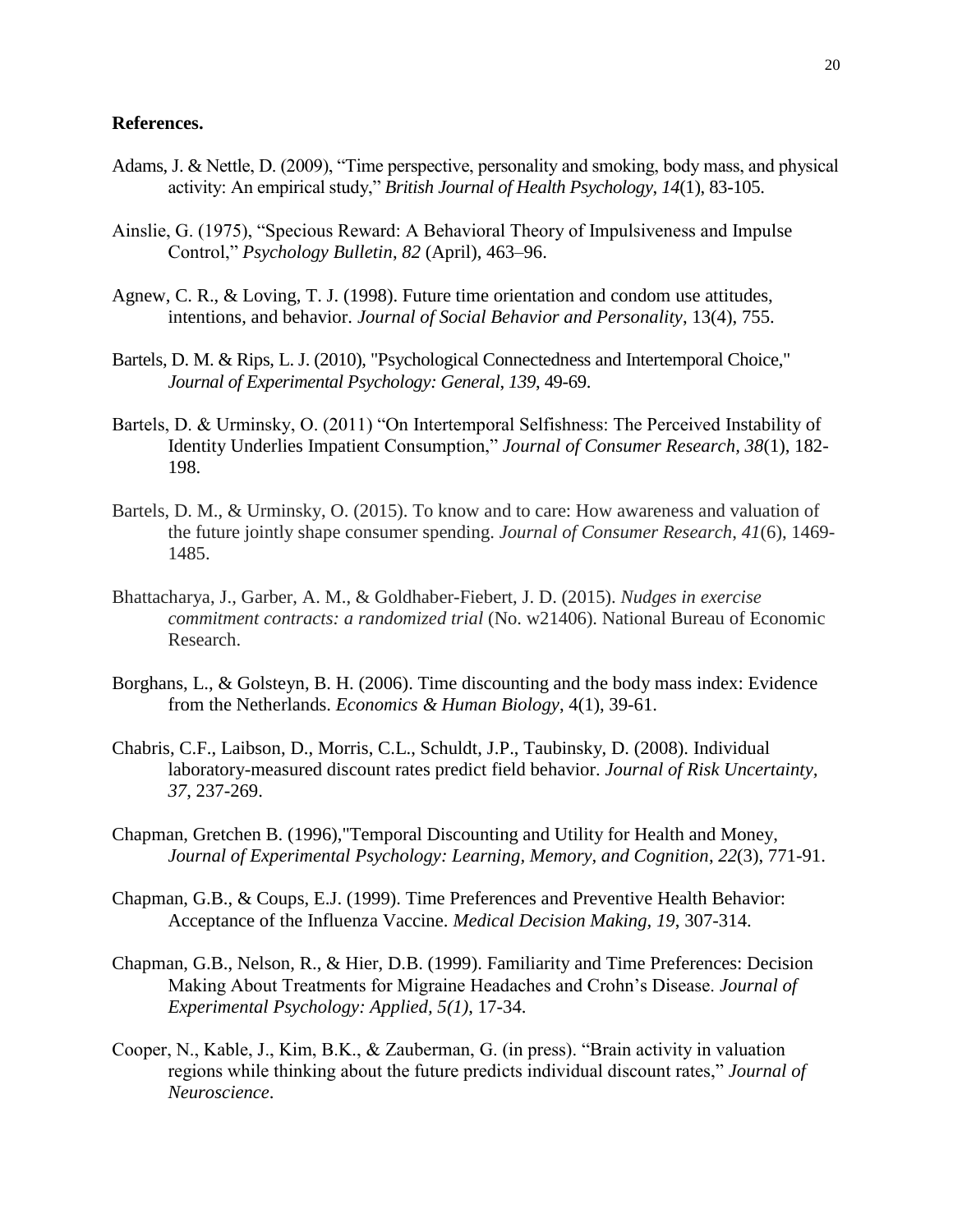- Crockett, R. A., Weinman, J., Hankins, M., & Marteau, T. (2009). Time orientation and healthrelated behaviour: Measurement in general population samples. *Psychology and Health*, 24(3), 333-350.
- Della Vigna, S., & Malmendier, U. (2006). "Paying Not to Go to the Gym," *The American Economic Review, 96(3)*, 694-719.
- Ebert, J. E., & Prelec, D. (2007). The fragility of time: Time-insensitivity and valuation of the near and far future. *Management Science*, 53(9), 1423-1438.
- Frederick, S., Loewenstein, G., & O'Donoghue, T. (2002), "Time Discounting and Time Preference: A Critical Review," *Journal of Economic Literature*, *40*(2), 351-401.
- Frederick, S., Novemsky N., Wang, J., Dhar, R., & Stephen Nowlis (2009), "Opportunity Cost Neglect," *Journal of Consumer Research*, 36, 553-61.
- Fujita, K., Trope, Y., Liberman, N., & Levin-Sagi, M. (2006). Construal levels and self control. *Journal of Personality and Social Psychology*, *90*, 351–367.
- Giné, X., Karlan, D. & Zinman, J. 2010. "Put Your Money Where Your Butt Is: A Commitment Contract for Smoking Cessation." *American Economic Journal: Applied Economics*, *2*(4): 213–35.
- Goswami, I., & Urminsky, O. (2016). The 'Mere-Reminder' Effect of Salient Calorie Labeling. *Chicago Booth Research Paper*, (15-19).
- Hardisty, D.J., & Weber, E.U. (2009). Discounting Future Green: Money Versus the Environment. *Journal of Experimental Psychology: General, 138(3)*, 329-340.
- Hoch, S. & Loewenstein, G. (1991), "Time-Inconsistent Preferences and Consumer Self-Control," *Journal of Consumer Research*, *17*, 492–507.
- Jeffery, R., Hellerstedt, W. L., & Schmid, T. L. 1990. "Correspondence programs for smoking cessation and weight control: A comparison of two strategies in the Minnesota Heart Health Program." *Health Psychology*, *9*(5): 585-598.
- John, L. K, Loewenstein, G, Troxel, A. B., Norton, L., Fassbender, J. E., & Volpp, K.G. (2011), "Financial Incentives for Extended Weight Loss: A Randomized, Controlled Trial." *Journal of General Internal Medicine*, *26*(6): 621-626.
- Joireman, J., Shaffer, M. J., Balliet, D., & Strathman, A. (2012). Promotion orientation explains why future-oriented people exercise and eat healthy evidence from the two-factor consideration of future consequences-14 scale. *Personality and Social Psychology Bulletin*, 38(10), 1272-1287.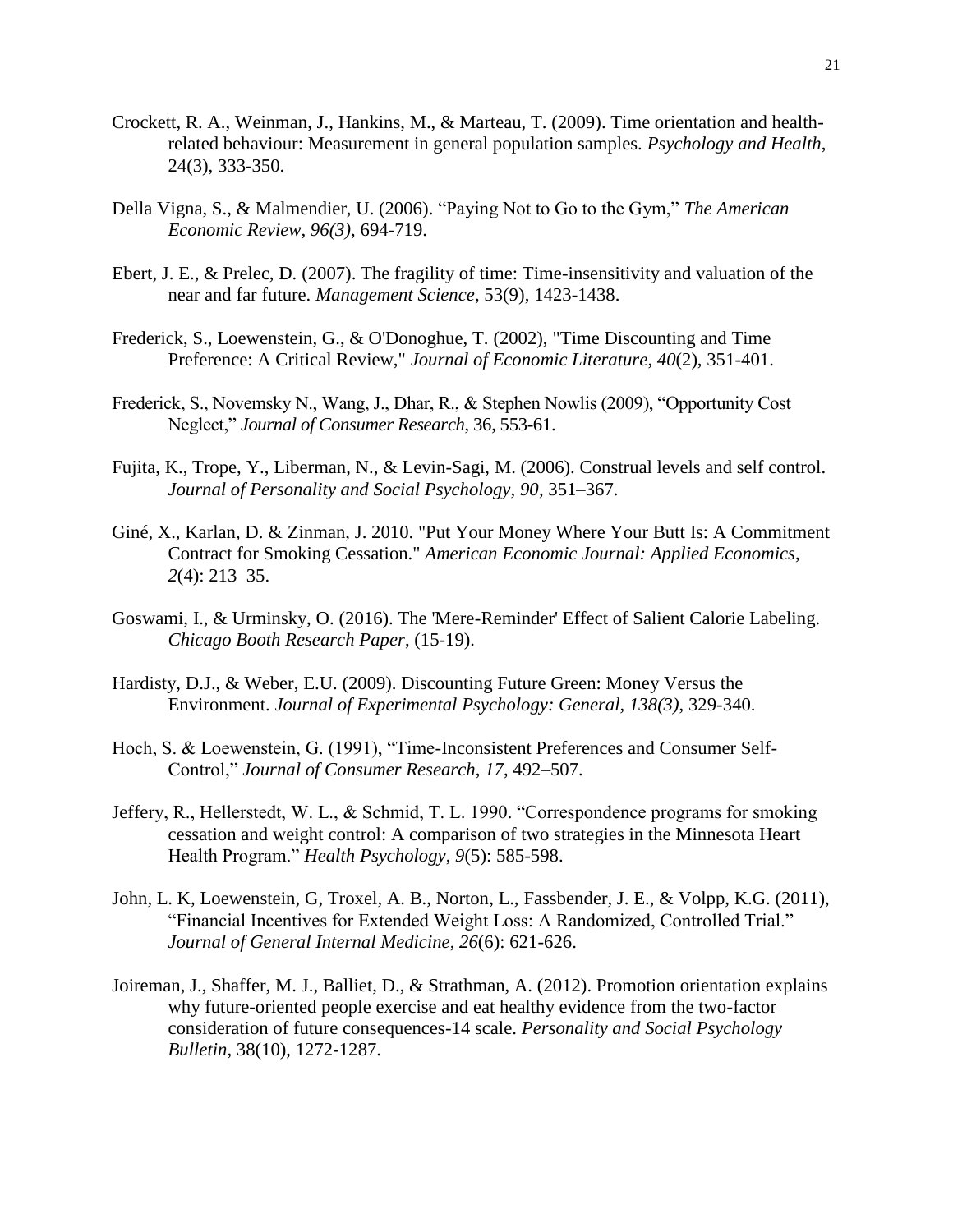- Keinan, A. & Kivetz, R. (2008). Remedying Hyperopia: The Effects of Self-Control Regret on Consumer Behavior. *Journal of Marketing Research*, *45(6)*, 676-689.
- Keough, K. A., Zimbardo, P. G., & Boyd, J. N. (1999). Who's smoking, drinking, and using drugs? Time perspective as a predictor of substance use. *Basic and Applied Social Psychology*, 21(2), 149-164.
- Kim, B. K., & Zauberman, G. (2009). Perception of anticipatory time in temporal discounting. *Journal of Neuroscience, Psychology, and Economics, 2*(2), 91.
- Kim, B. K., & Zauberman, G. (2013). Can Victoria's Secret change the future? A subjective time perception account of sexual-cue effects on impatience. *Journal of Experimental Psychology: General, 142*(2), 328.
- Kim, B. K., Zauberman, G., & Bettman, J. R. (2012). Space, time, and intertemporal preferences. *Journal of Consumer Research, 39*(4), 867-880.
- Kivetz, R. & Simonson, I. (2002), "Self-Control for the Righteous: Toward a Theory of Precommitment to Indulge," *Journal of Consumer Research*, *29*, 199–217
- Komlos, J., Smith, P.K., & Bogin, B. (2003). Obesity and the Rate of Time Preference: Is there a Connection, Munich Discussion Paper No. 2003-16.
- Lerner, J. S., Li, Y., & Weber, E. U. (2013). The financial costs of sadness. *Psychological Science*, 24(1), 72-79.
- Liberman, N., & Trope, Y. (1998). The role of feasibility and desirability considerations in near and distant future decisions: A test of temporal construal theory. *Journal of Personality and Social Psychology, 75*(1), 5.
- Loewenstein, George F. (1996), "Out of Control: Visceral Influences on Behavior," *Organizational Behavior and Human Decision Processes, 65*(3), 272–92.
- Long, M. W., Tobias, D. K., Cradock, A. L., Batchelder, H., & Gortmaker, S. L. (2015). Systematic review and meta-analysis of the impact of restaurant menu calorie labeling. *American Journal of Public Health*, 105(5), e11-e24.
- MacKillop, J., Amlung, M.T. Few, L.R., Ray, L.A., Sweet, L.H., & Munafò, M.R. (2011) "Delayed reward discounting and addictive behavior: a meta-analysis," *Psychopharmacology, 216*, 305–321
- Magen, E., Dweck, C. & Gross, J. (2008) "The Hidden-Zero Effect," *Psychological Science*, *19* (7), 648-649.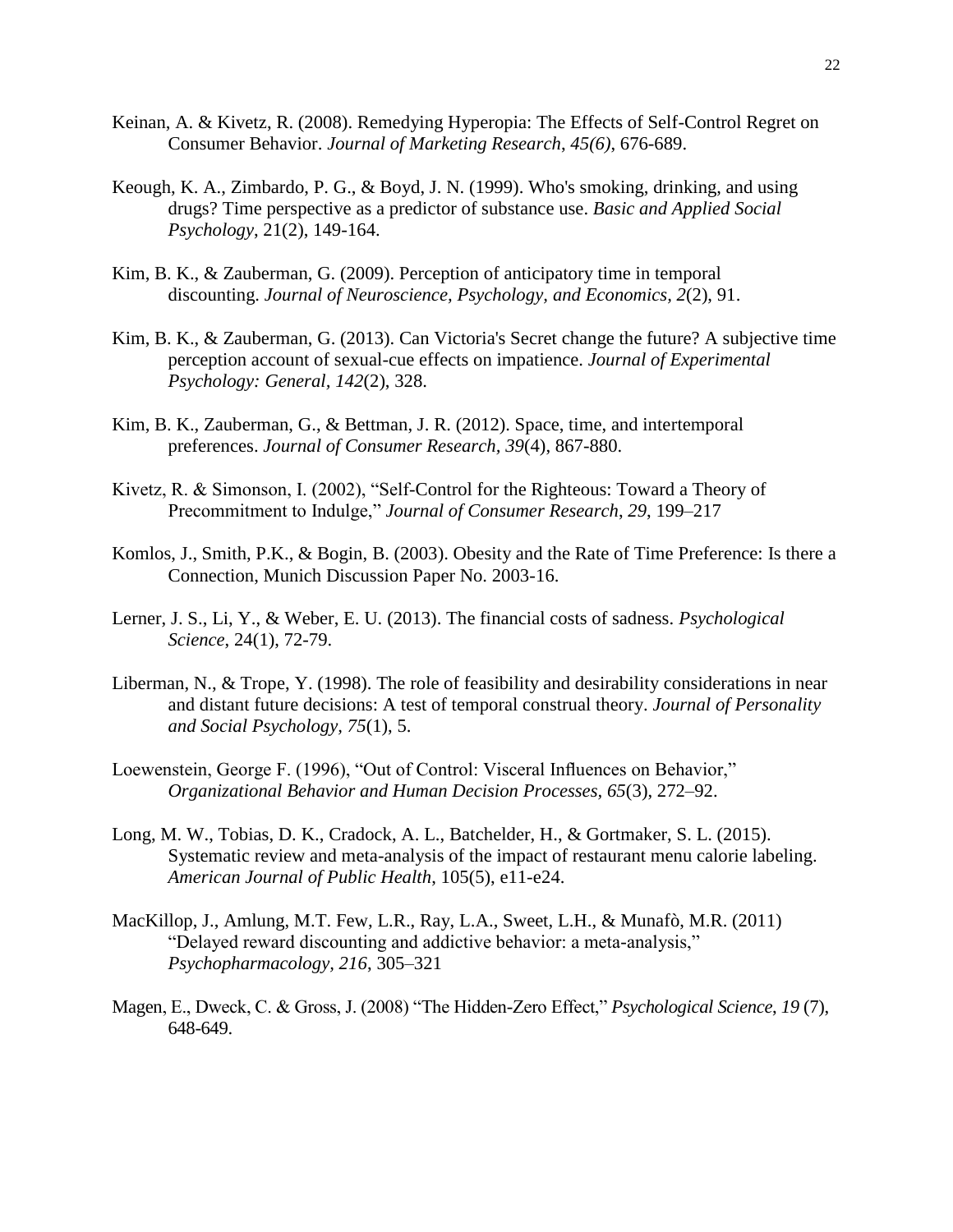- Malkoc, S. A., Zauberman, G., & Bettman, J. R. (2010). Unstuck from the concrete: Carryover effects of abstract mindsets in intertemporal preferences. *Organizational Behavior and Human Decision Processes*, 113(2), 112-126.
- Malkoc, S. A., & Zauberman, G. (2006). Deferring versus expediting consumption: The effect of outcome concreteness on sensitivity to time horizon. *Journal of Marketing Research*, 43(4), 618-627.
- McClure, S. M., Ericson, K. M., Laibson, D. I., Loewenstein, G., & Cohen, J. D. (2007). Time discounting for primary rewards. *The Journal of Neuroscience*, *27*(21), 5796-5804.
- Milkman, Katherine L, Julia A Minson, and Kevin G.M. Volpp. (2012), "Holding the Hunger Games Hostage at the Gym: An Evaluation of Temptation Bundling." Working paper.
- Orbell, S., & Hagger, M. (2006). Temporal framing and the decision to take part in type 2 diabetes screening: effects of individual differences in consideration of future consequences on persuasion. *Health Psychology*, 25(4), 537.
- Picone, G., Sloan, F., & Taylor Jr., D. (2004) Effects of Risk and Time Preference and Expected Longevity on Demand for Medical Tests. *Journal of Risk and Uncertainty, 28(1)*, 39-53.
- Read, D. & van Leeuwen, B. (1998), "Predicting Hunger: The Effects of Appetite and Delay on Choice," *Organizational Behavior and Human Decision Processes, 76*(2), 189-205.
- Reimers, S., Maylor, E.A., Stewart, N., & Chater, N. (2009). Associations between a one-shot delay discounting measure and age, income, education and real-world impulsive behavior. *Personality and Individual Differences, 47,* 973-978.
- Rothspan, S., & Read, S. J. (1996). Present versus future time perspective and HIV risk among heterosexual college students. *Health Psychology*, 15(2), 131.
- Royer, Heather, Mark Sterh, Justin Sydnor (2013) "Incentives, Commitments and Habit Formation in Exercise: Evidence from a Field Experiment with Workers at a Fortune-500 Company," Working Paper
- Shiv, B. & Fedorikhin, A. (1999), "Heart and Mind in Conflict: The Interplay of Affect and Cognition in Consumer Decision Making," *Journal of Consumer Research, 26* (December), 278–92
- Spiller, S. A. (2011). Opportunity cost consideration. *Journal of Consumer Research*, *38*(4), 595- 610.
- Strathman, A., Gleicher, F., Boninger, D.S., & Edwards, C.S. (1994), "The Consideration of Future Consequences: Weighing Immediate and Distant Outcomes of Behavior," *Journal of Personality and Social Psychology*, *66*(4), 742-52